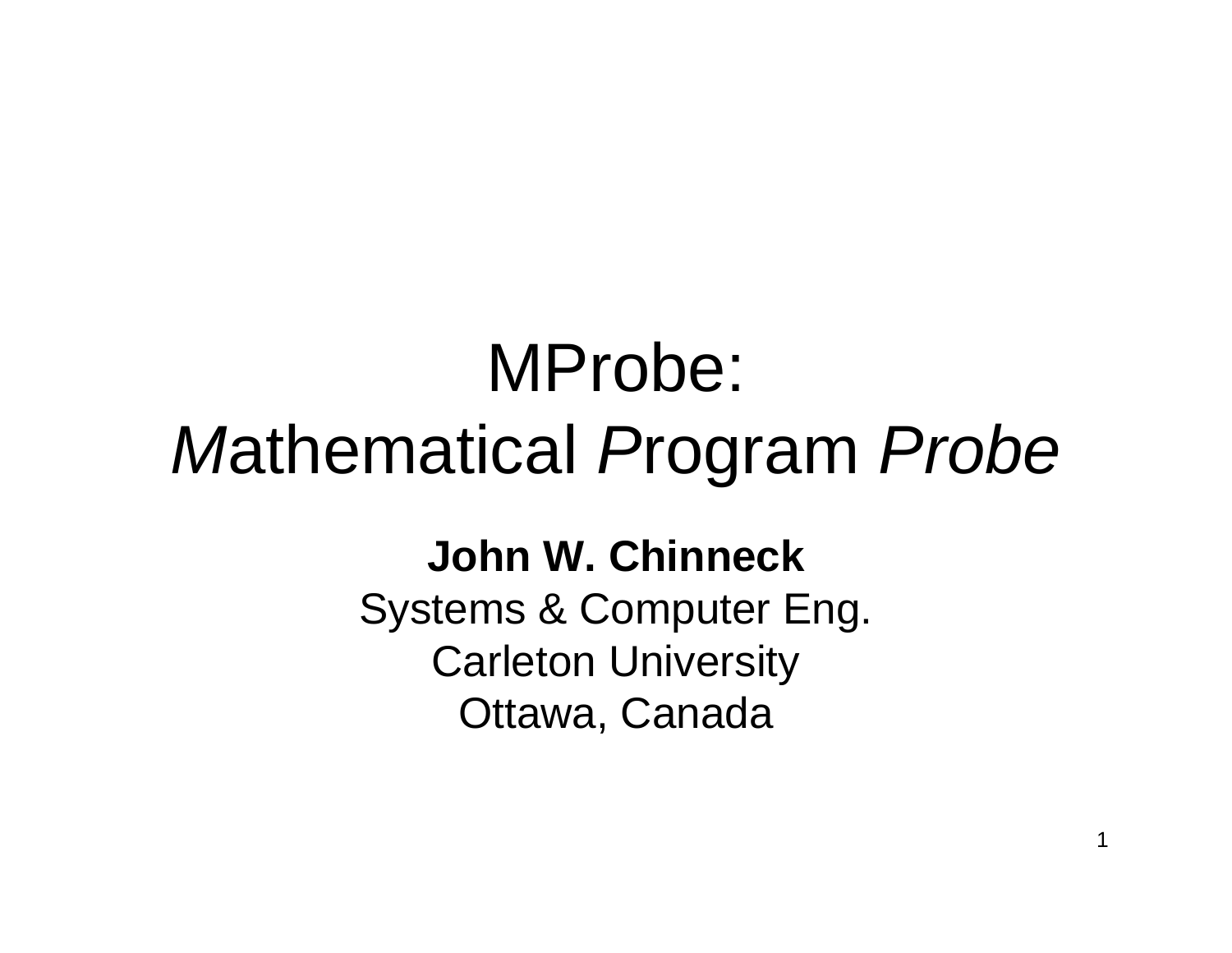### GO Questions

- •What are reasonable bounds on the variables?
- What shapes do the constraints and objective have (convex, concave, both, almost linear, etc.)? Which are good candidates for linear approximation?
- What shape does the feasible region have? (convex, non-convex?)
- Are any constraints redundant?
- What is a good near-feasible starting point?
- •Etc. etc. …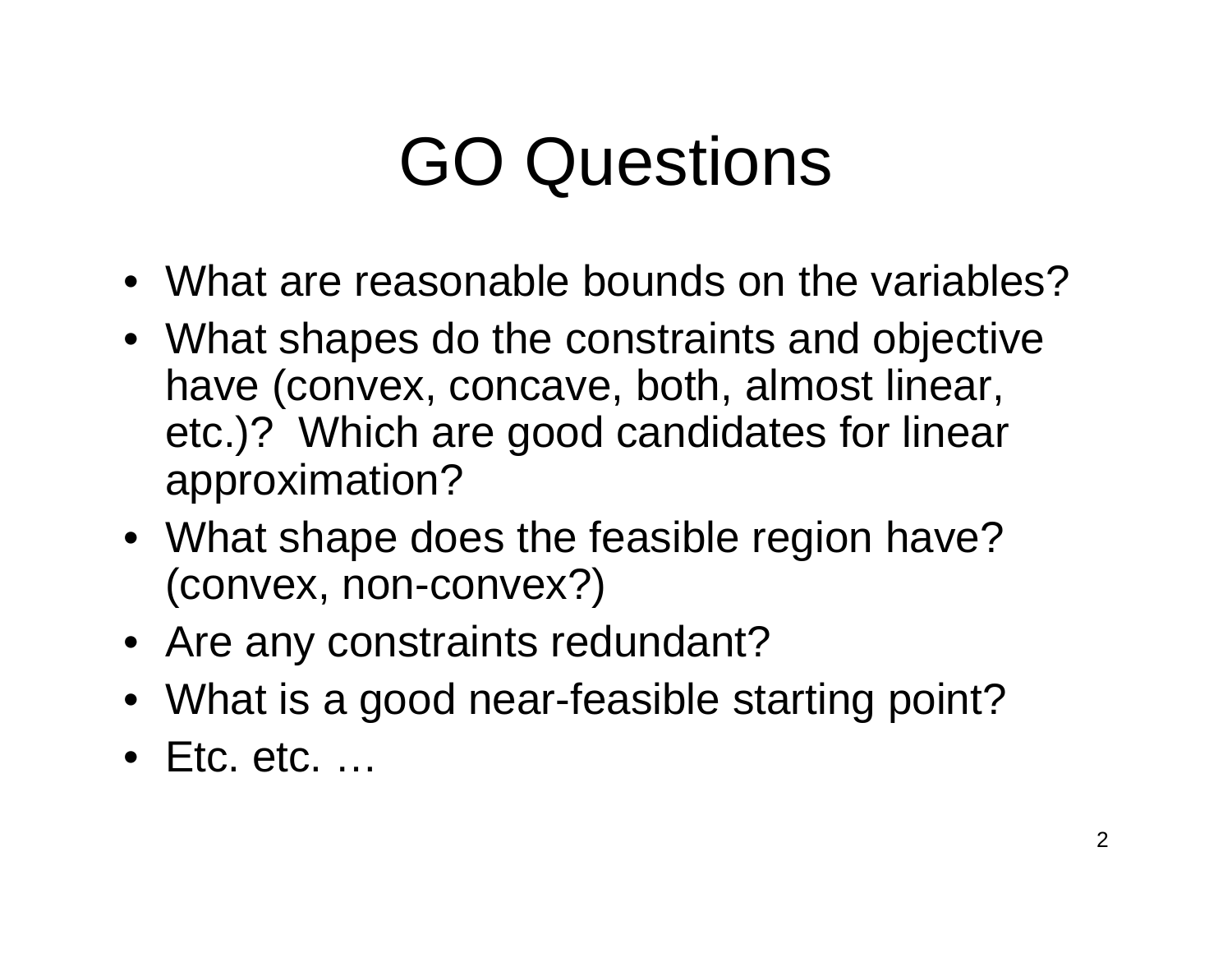### Needed: a tool for *Analysis* of GO models

- MProbe is a tool for analysis of math programs of all types (linear, nonlinear, integer).
	- and the state of the state – Special strengths in analyzing nonlinear models
	- and the state of the state – Works with functions of many variables
- Provides a suite of analysis tools: no solver included
- *NEW:* MProbe now reads GAMS models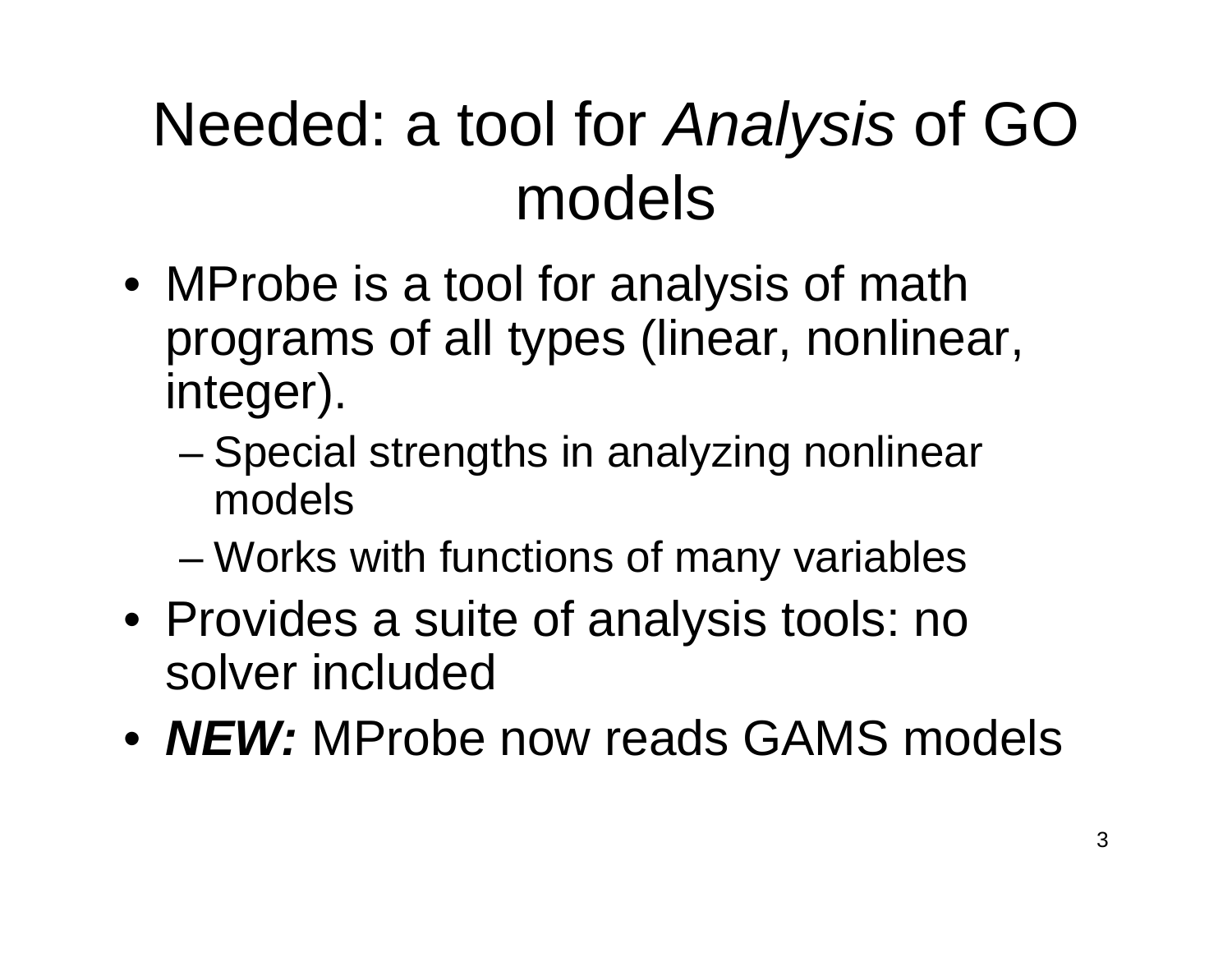### **Outline**

- Overview of MProbe tools relevant to GO
- •Demonstration of software

### **Main elements of MProbe**

- Variables Workshop
	- Shift, tighten variable bounds
- Constraints and Objectives Workshops
	- Analyze shape, effectiveness, redundancy, set up convex enclosures for tighter sampling
- Constrained Region Workshop
	- $-$  Analyze shape of feasible region
- Points Workshop
	- Exchange points with solvers, look for near-feasible points, etc.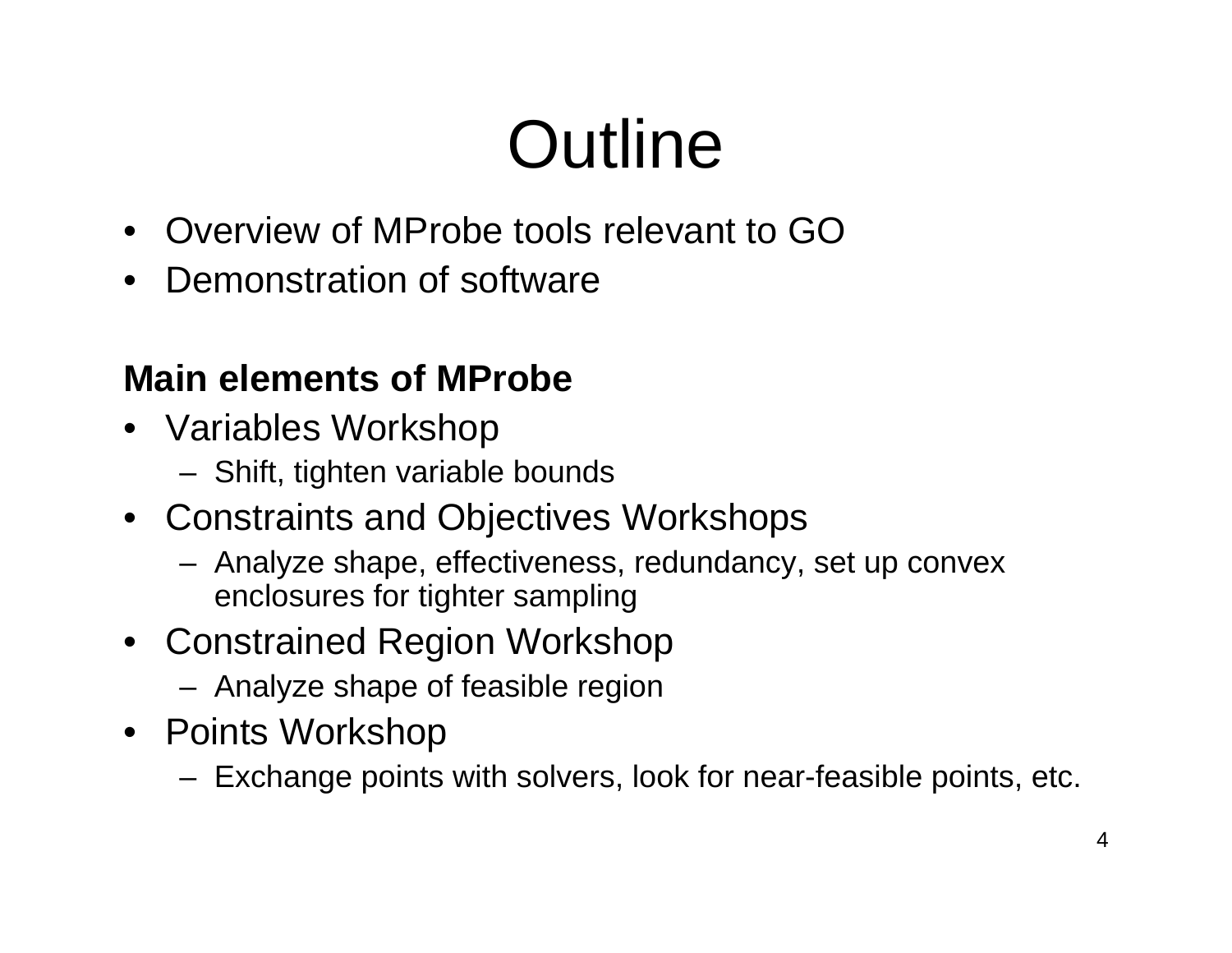### **Orientation**

- Most properties (shape etc.) estimated by *sampling* the functions in the model
	- –- Sample inside box created by variable bounds
	- –– Sample inside a general convex enclosure
- Best results when sampling region tightly surrounds region of interest (e.g. feasible region)
- Numerous methods for tightening bounds, or finding a small surrounding sampling enclosure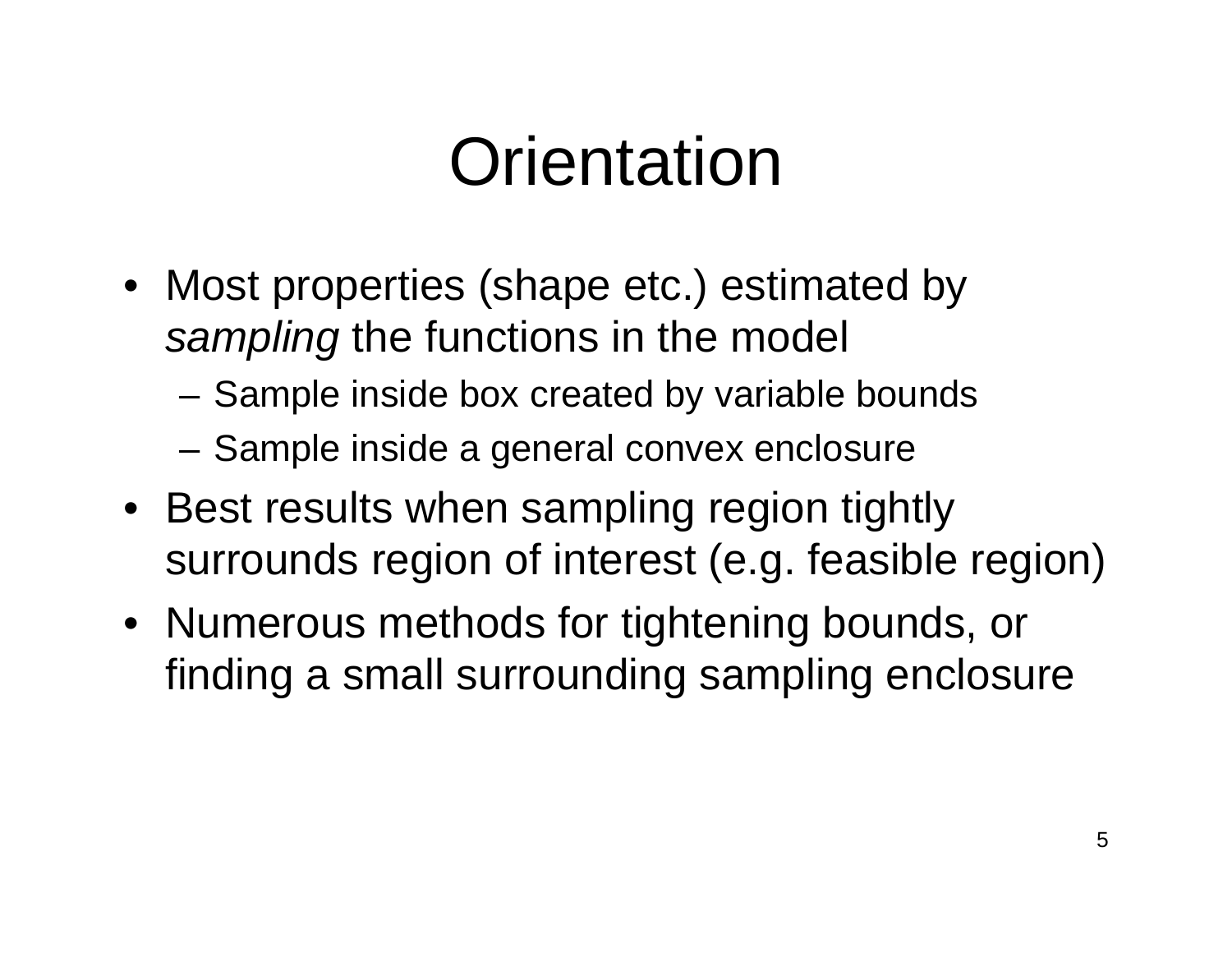### The Variables Workshop

- Main information:
	- –– Variable names, types, bounds
- •Main actions:
	- and the state of the state Navigate between functions containing specific variable and back
	- and the state of Change bounds manually
	- and the state of the state – Tighten bounds automatically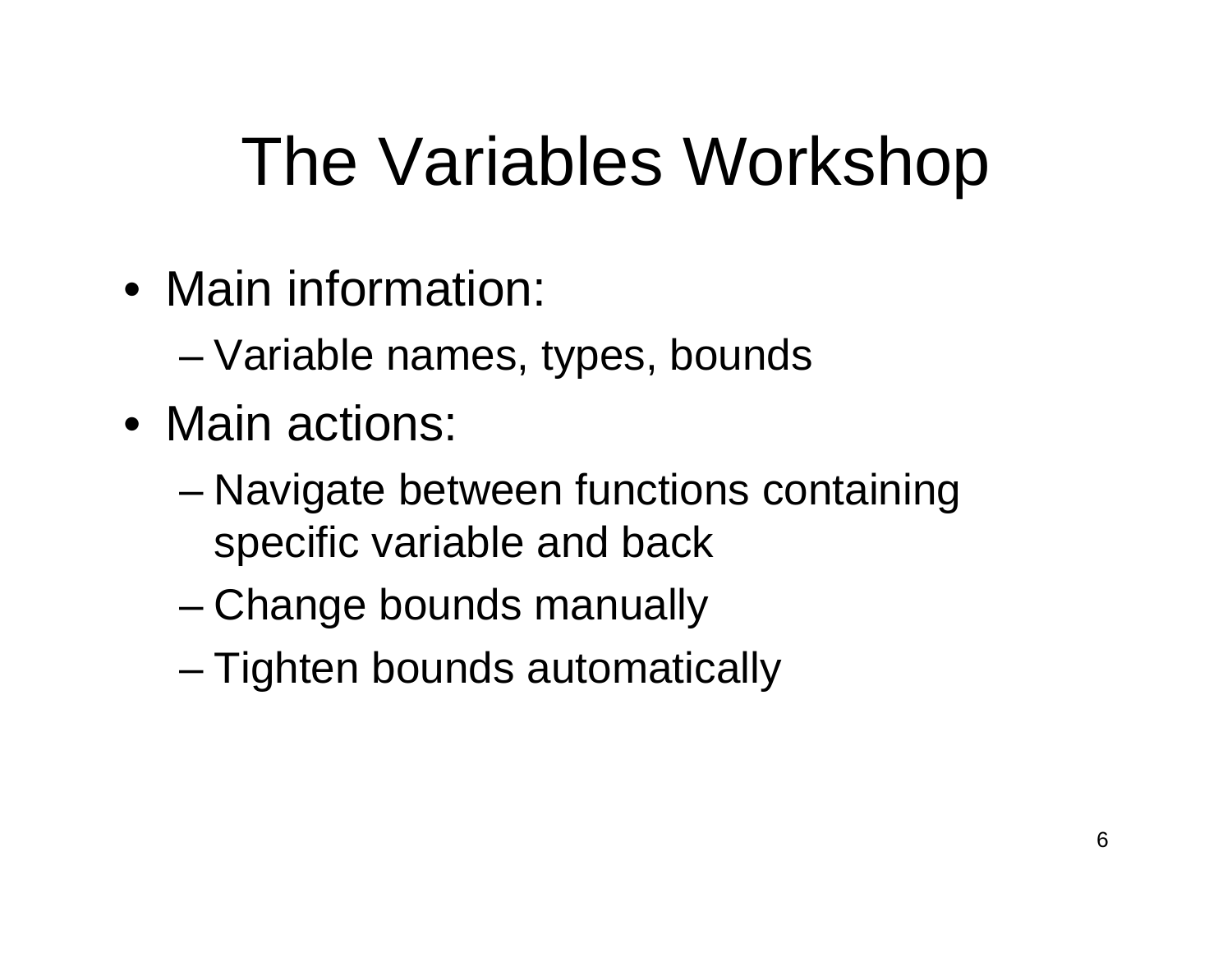# Tightening Bounds

- • If using AMPL: request AMPL bound tightening prior to reading model
- •Manual adjustment of bounds
- •"tighten current bounds" sequence
- •Constraint Consensus bound tightening
- $\bullet$ Max/min sampled values from convex enclosure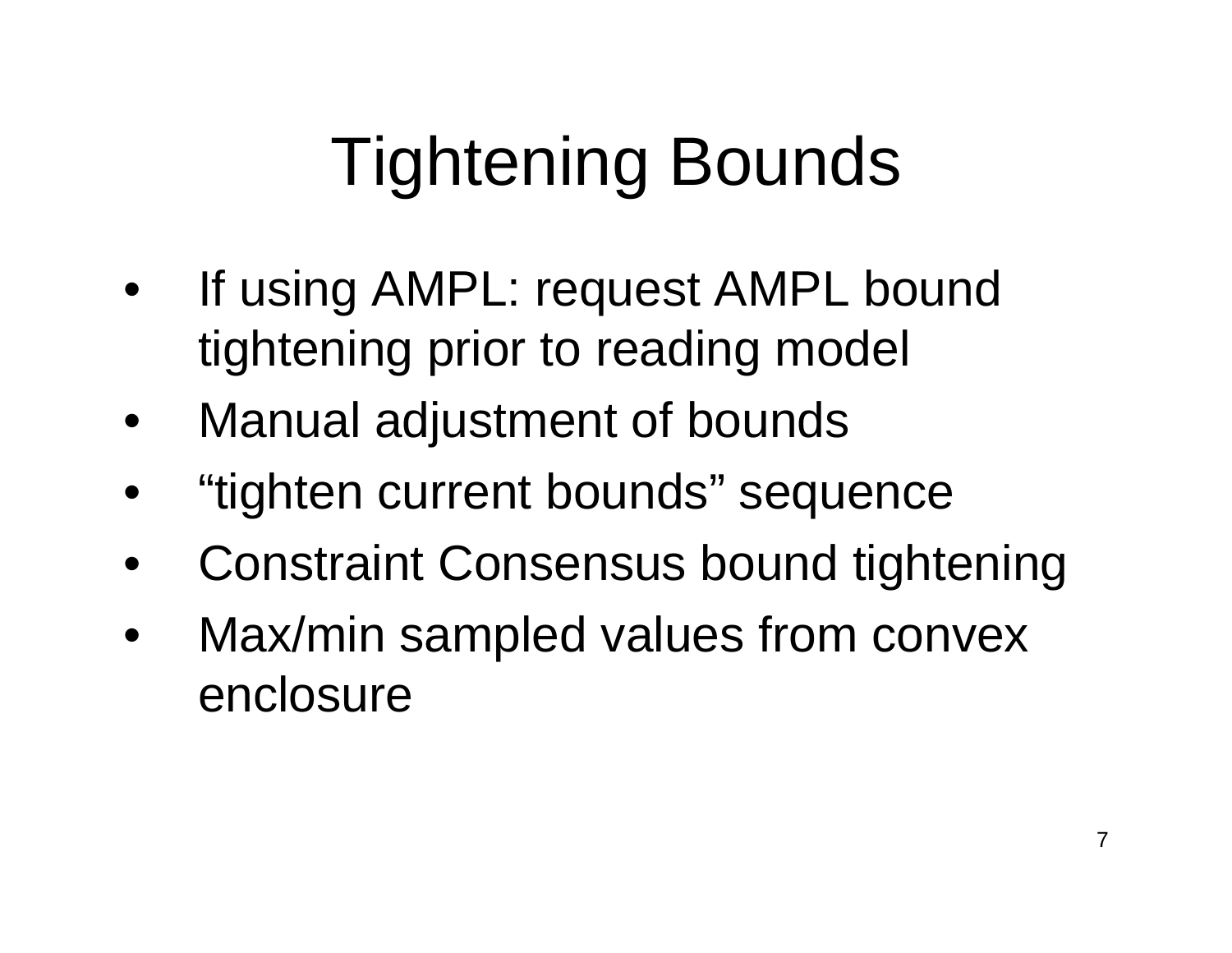### "tighten current bounds on all variables" sequence

- • launches 4 methods in sequence:
	- 1. Linear interval analysis
	- 2. Nonlinear interval analysis
	- 3. Find a nucleus box
	- 4. Range cutting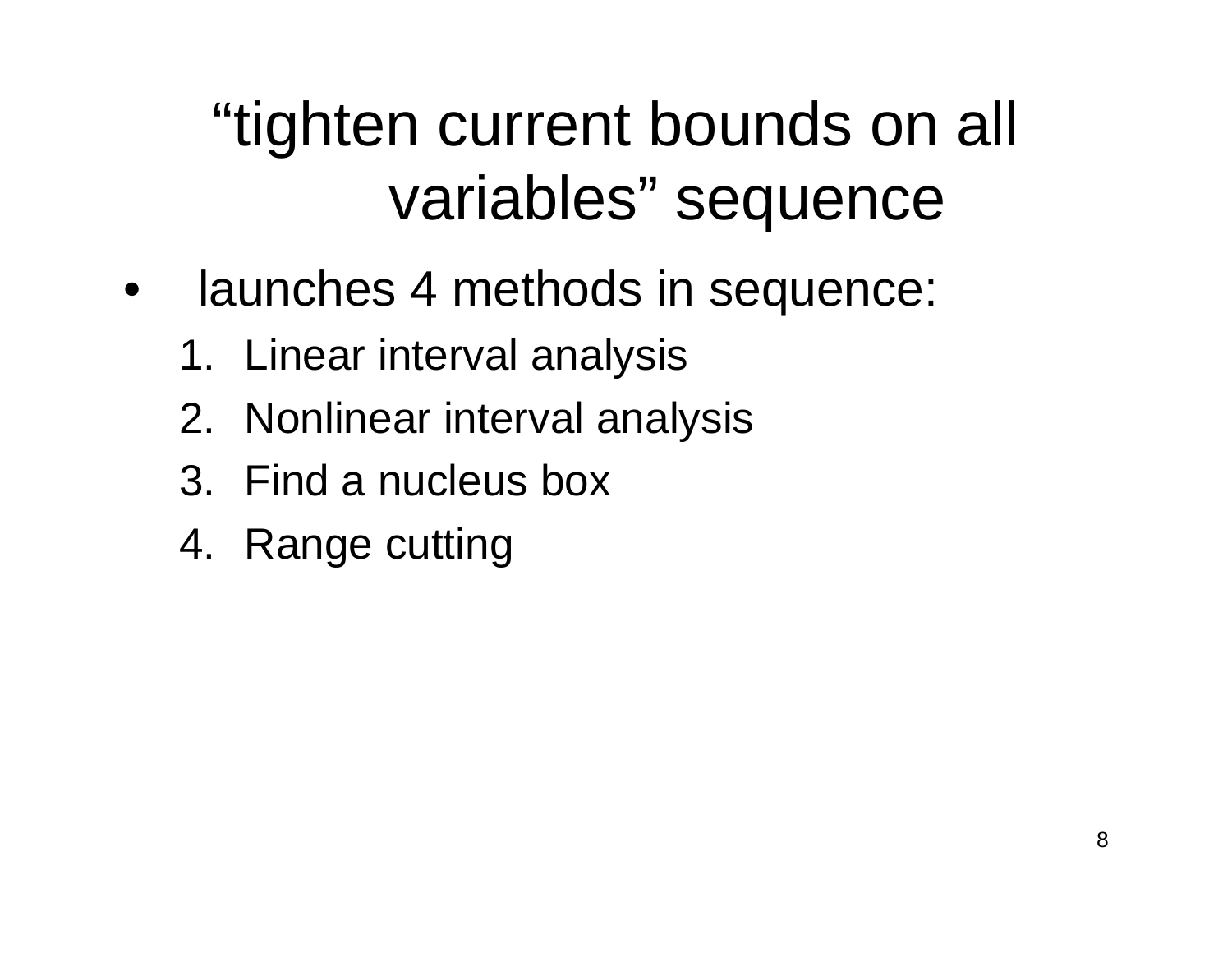### 1. Linear Interval Analysis

- Applies to the subset of linear constraints
- as in presolve, bound changes percolate
- E.g.:
	- constraint 2*x*<sub>1</sub> − 5*x*<sub>2</sub> ≤ 10 when -10 ≤ *x*<sub>1</sub>,*x*<sub>2</sub> ≤ 10
	- and the state of the Tighten  $x_2$  lower bound by applying the constraint when  $x_{1}$  is at it's lower bound: 2(-10) − 5 *<sup>x</sup>*2≤ 10 ⇒ *x*<sub>2</sub> ≥ -6.
	- $-$  Conclusion: true bounds are  $-6 \leq x_{2} \leq 10$ .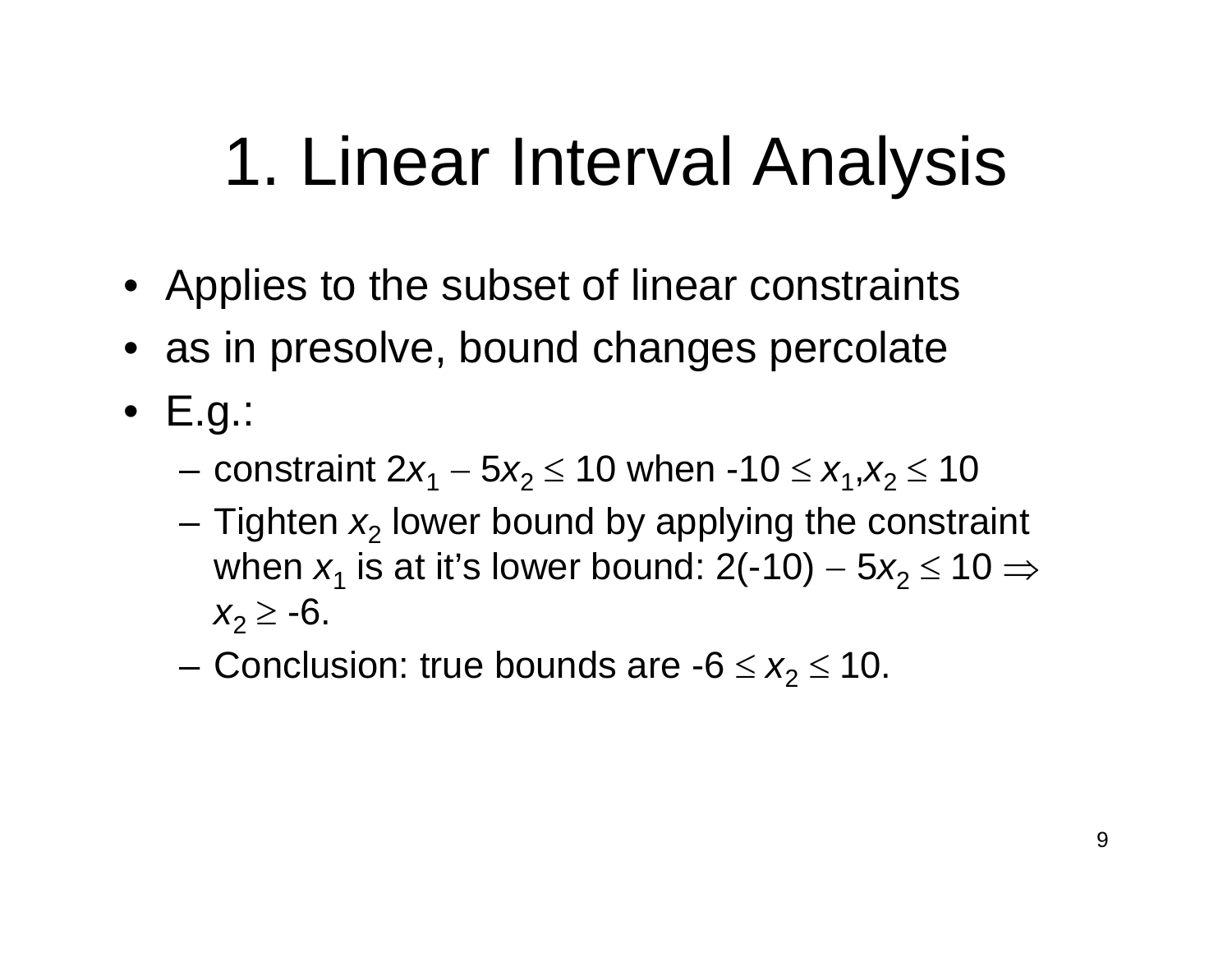### 2. Nonlinear Interval Sampling



- a) inequality b) equality
- 
- •Apply to each NL constraint in turn
- •overtightens
- $\bullet$ non-overlap? return the gap itself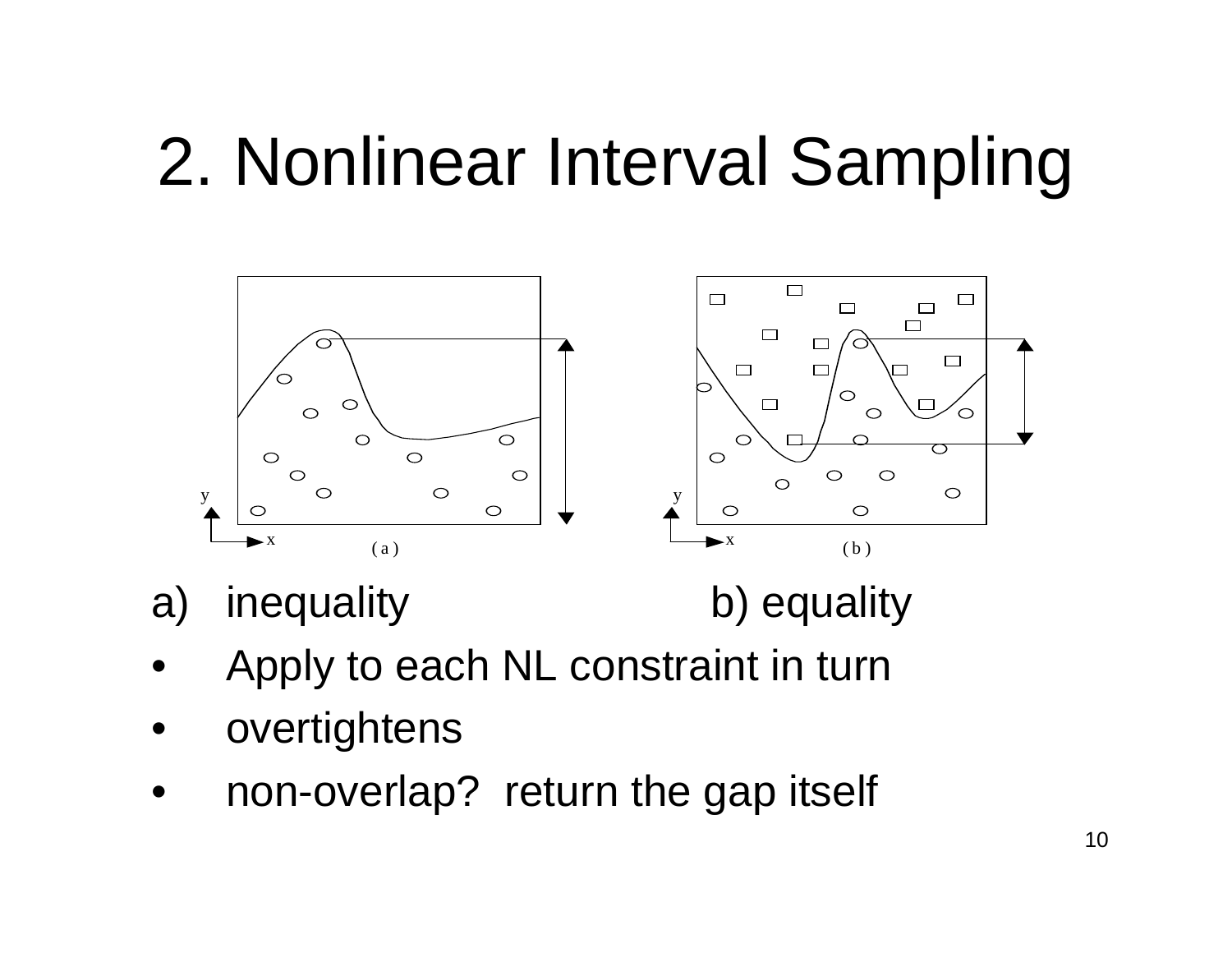# 3. Get a Nucleus

- •Use for unbounded variables
- • Look at nonlinear constraints involving the variable that were never satisfied during interval sampling
- try gradually larger boxes centred at origin. Stop when next box shows no feasible points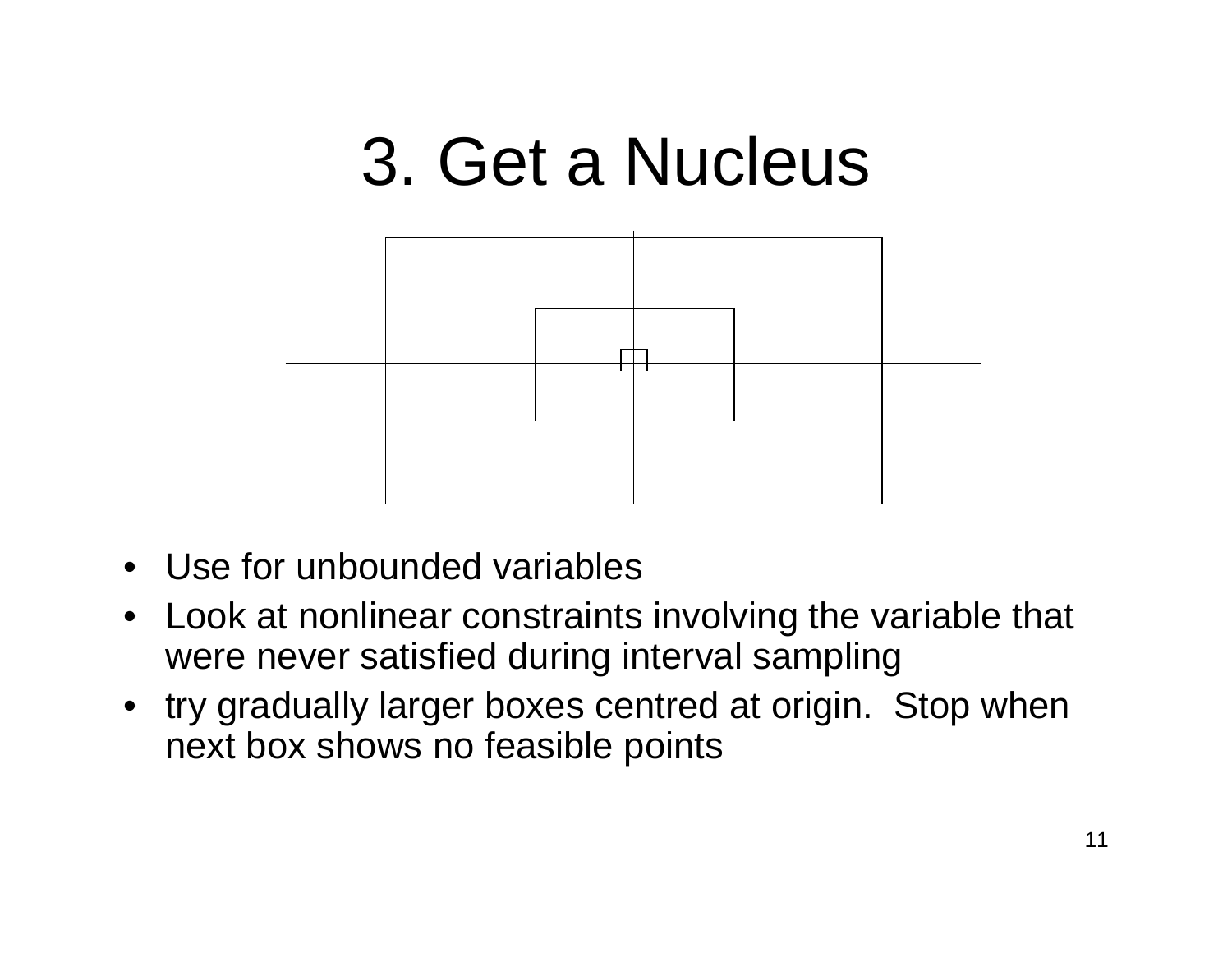### 4. Nonlinear Range Cutting



- Accept cut if at least one constraint never satisfied when sampling in the zone
- equality constraints: "satisfied" if find one  $\mathsf{pt} \leq \mathsf{rhs}$  and one  $\mathsf{pt} \geq \mathsf{rhs}$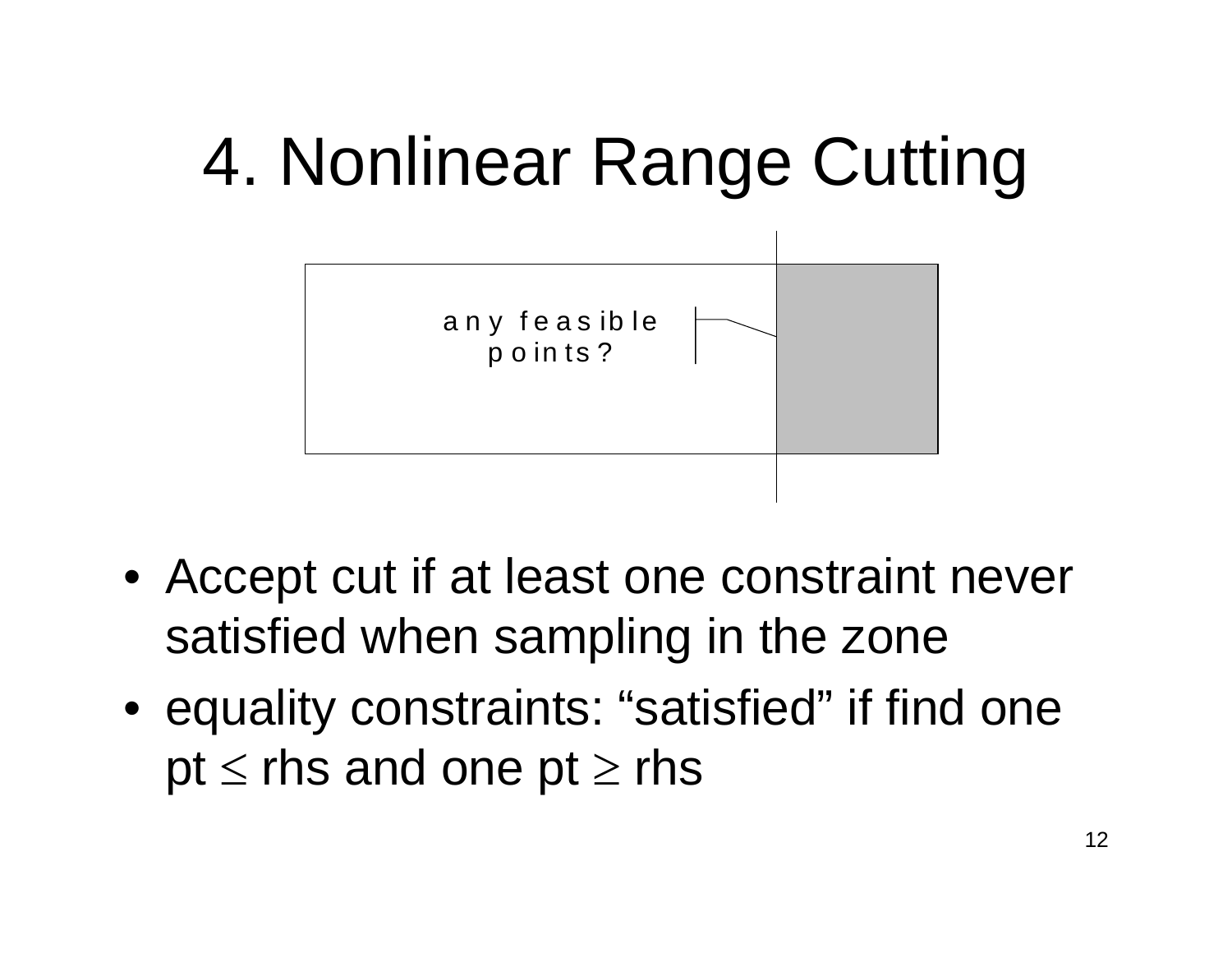### Constraint Consensus bound tightening

- "Constraint Consensus" heuristic moves quickly from an initial point that is far from feasibility to a point that is "close" to feasibility (user adjustable)
- General idea: combine gradients of violated constraints to determine direction and distance for an updating move
- Use a number of random initial points
- Shrink bounds to encompass the cloud of resulting approximately feasible points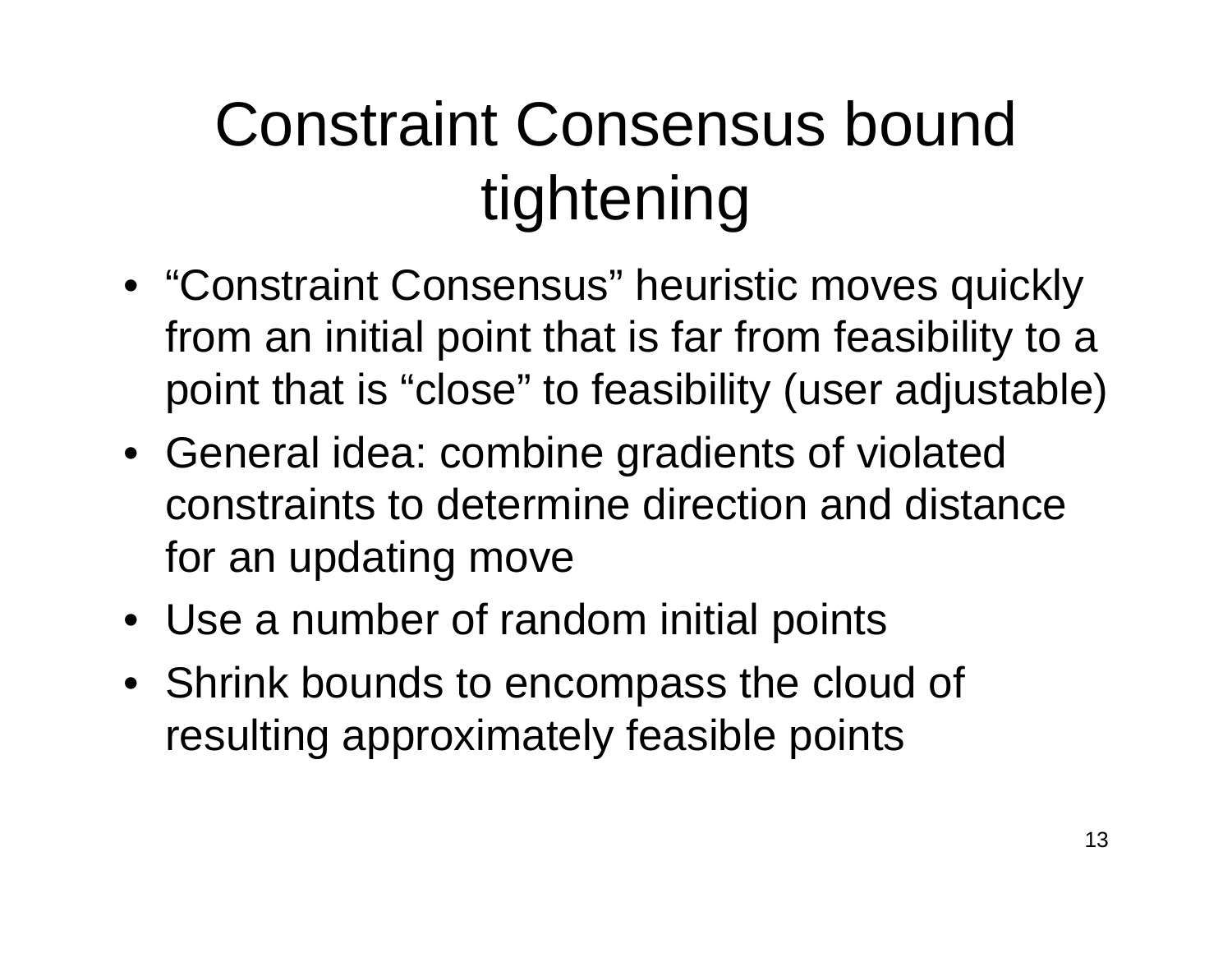## "replace current bounds with max/min sampled values"

- Apply after sampling inside a convex enclosure
- Use hit points to (over)tighten the variable bounds

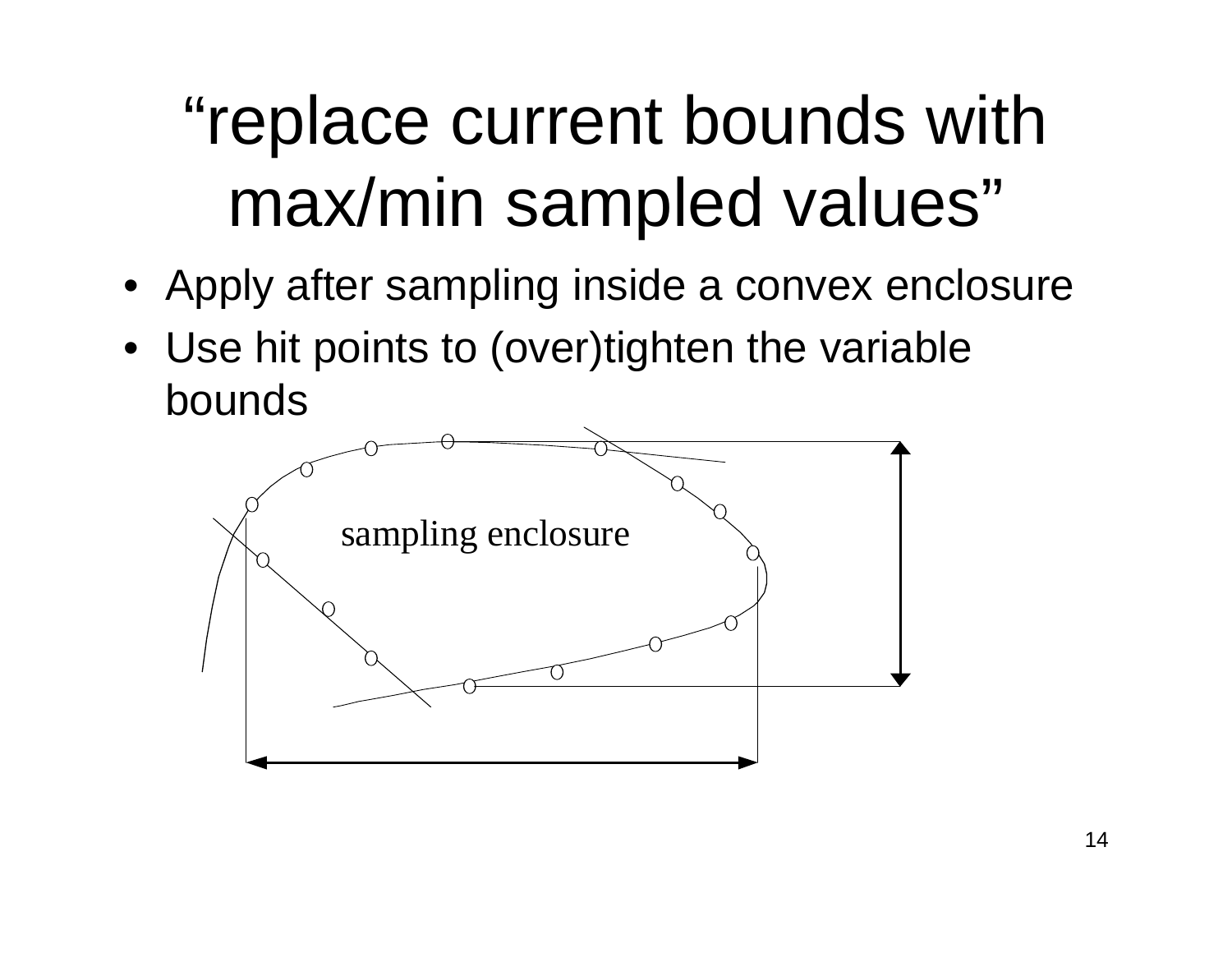### Constraints Workshop

Main Information:

• Constraint names, types, algebraic shape, numbers/types of variables

### Main Actions:

- Analyzing constraints for empirical shape, range of values, "slope" effectiveness, region effect, "surface" fraction
- "Profiling" functions
- Setting up convex sampling enclosures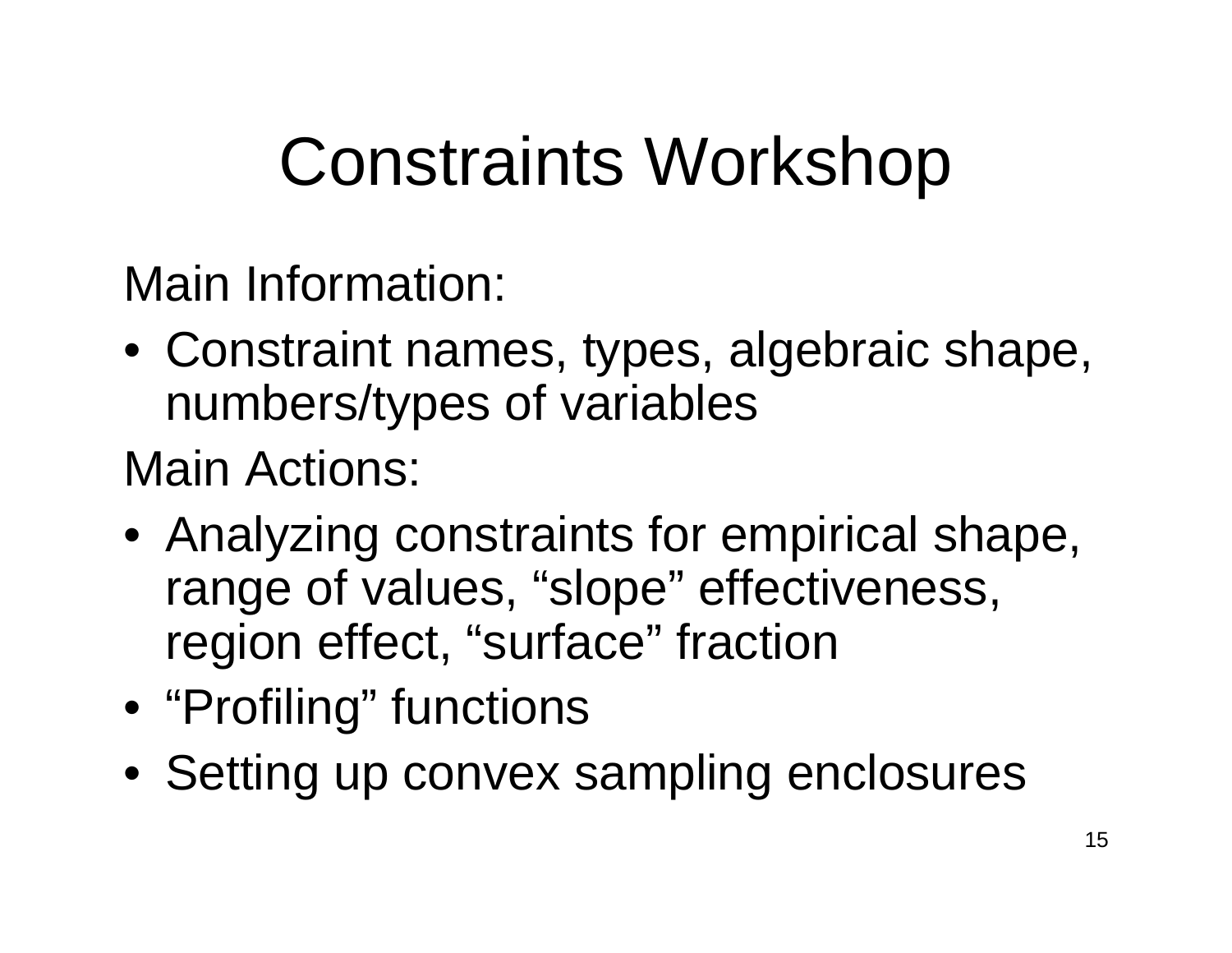### Empirical Function Shape

- Empirical Shape: convex, *almost* convex, concave, *almost* concave, both, linear, *almost* linear, both, etc.
- Can return difference histogram

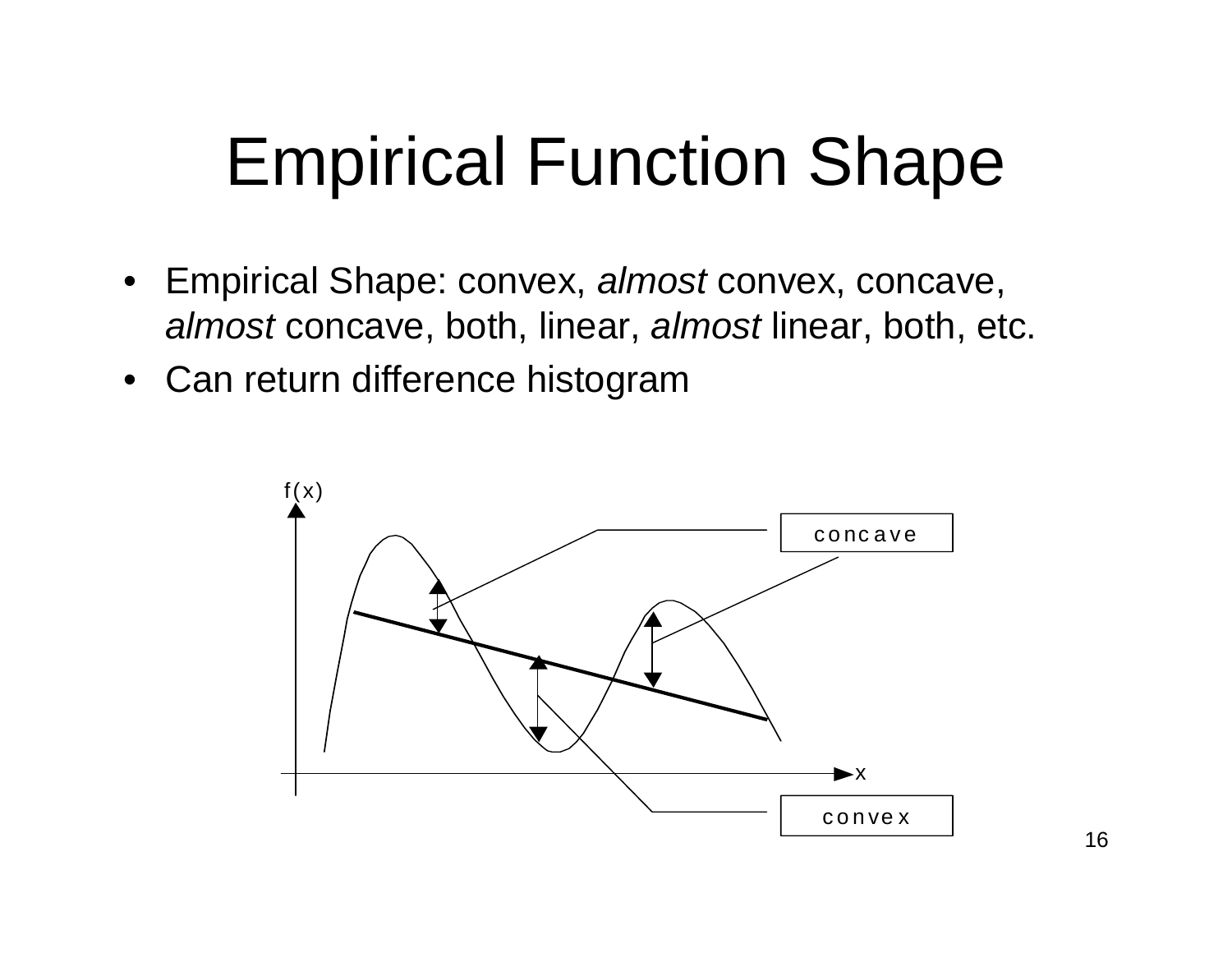### Constraint Effectiveness

• What fraction of the sampling enclosure is eliminated by the constraint?

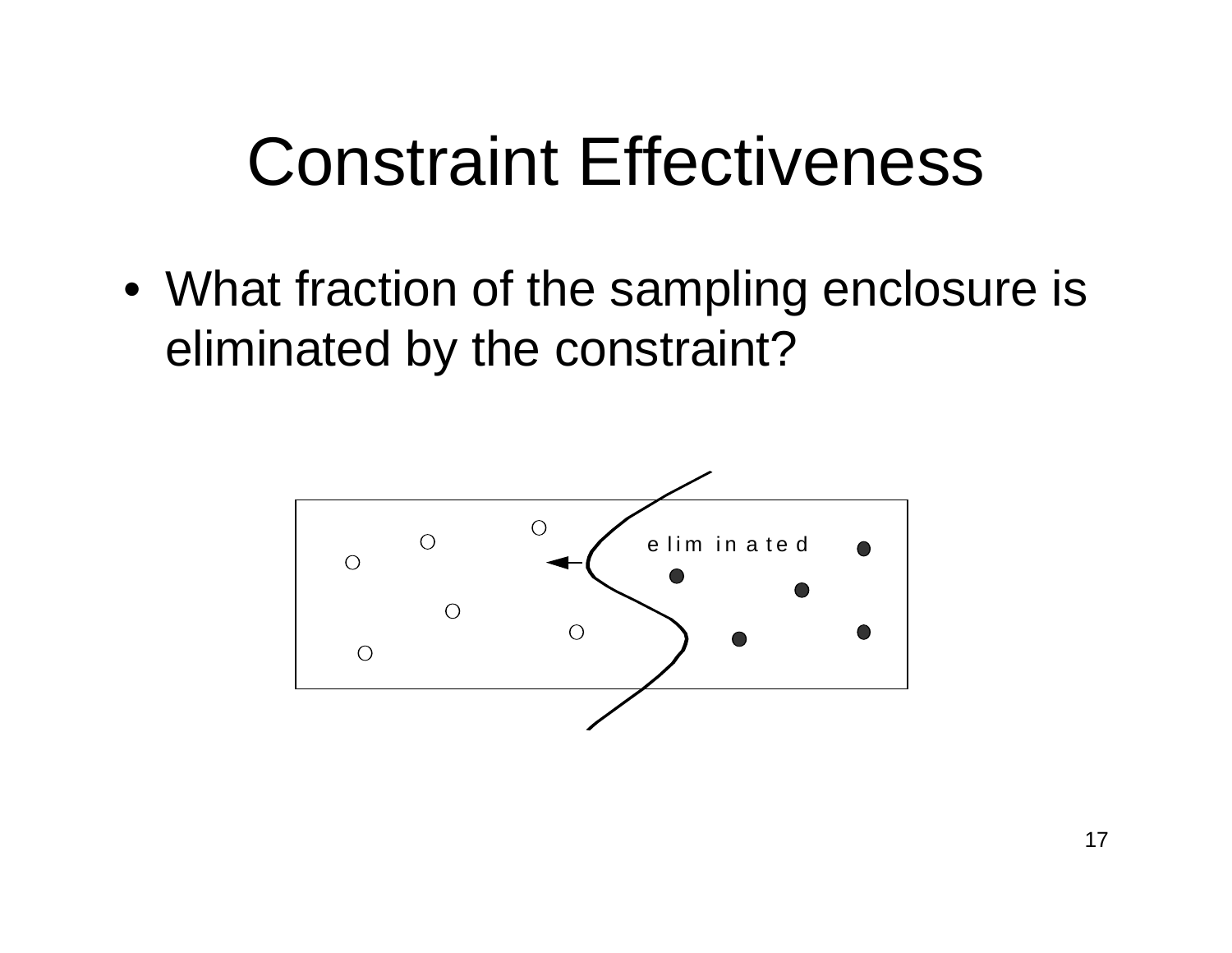### Function "slope"



|f(a) – f(b)| / (length a to b)

Multidimensional idea of "steepness"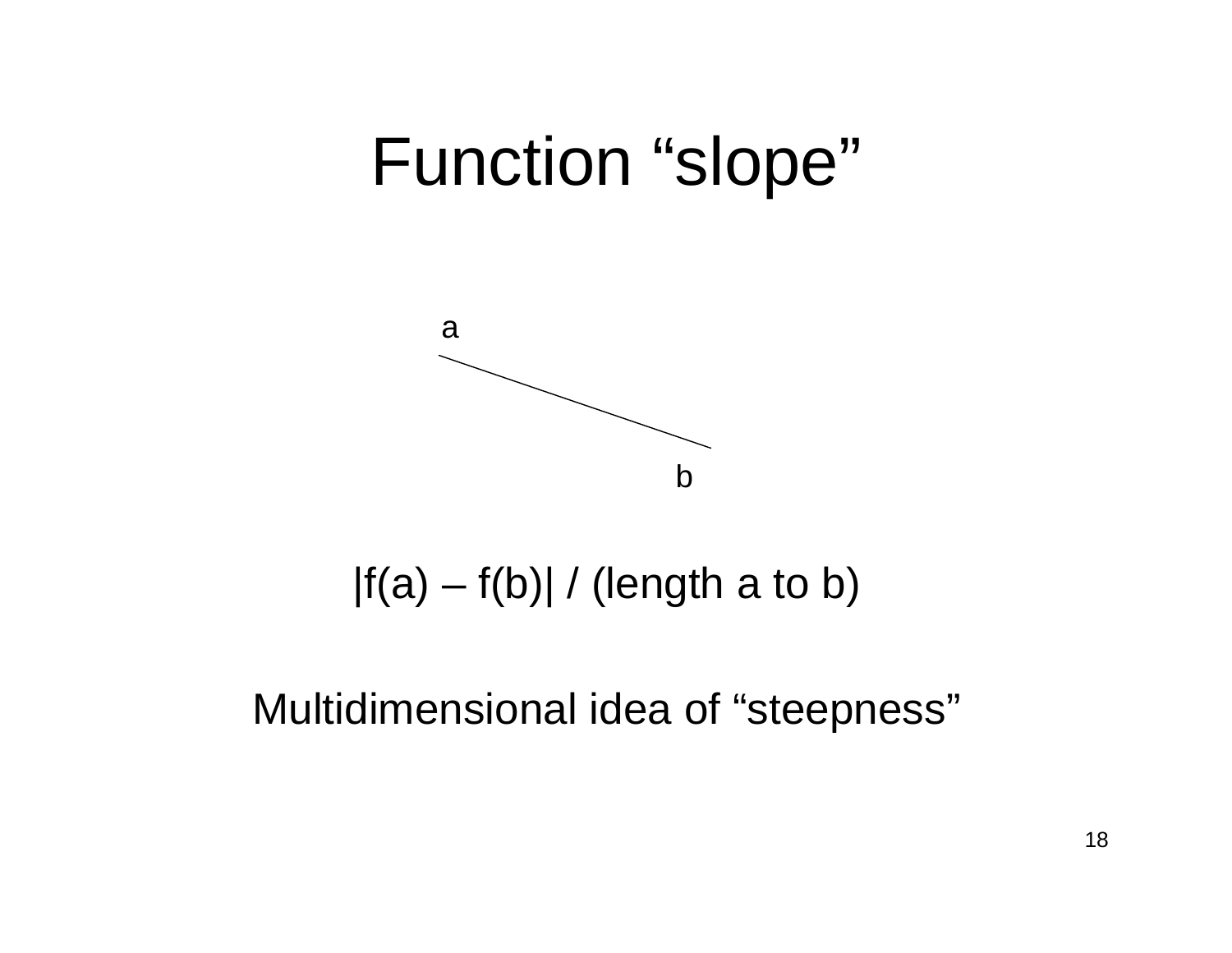### Constraint & Bound Interactions

• Simple Constraint Redundancy (0% effective)

• Simple Feasibility Test (100% effective)



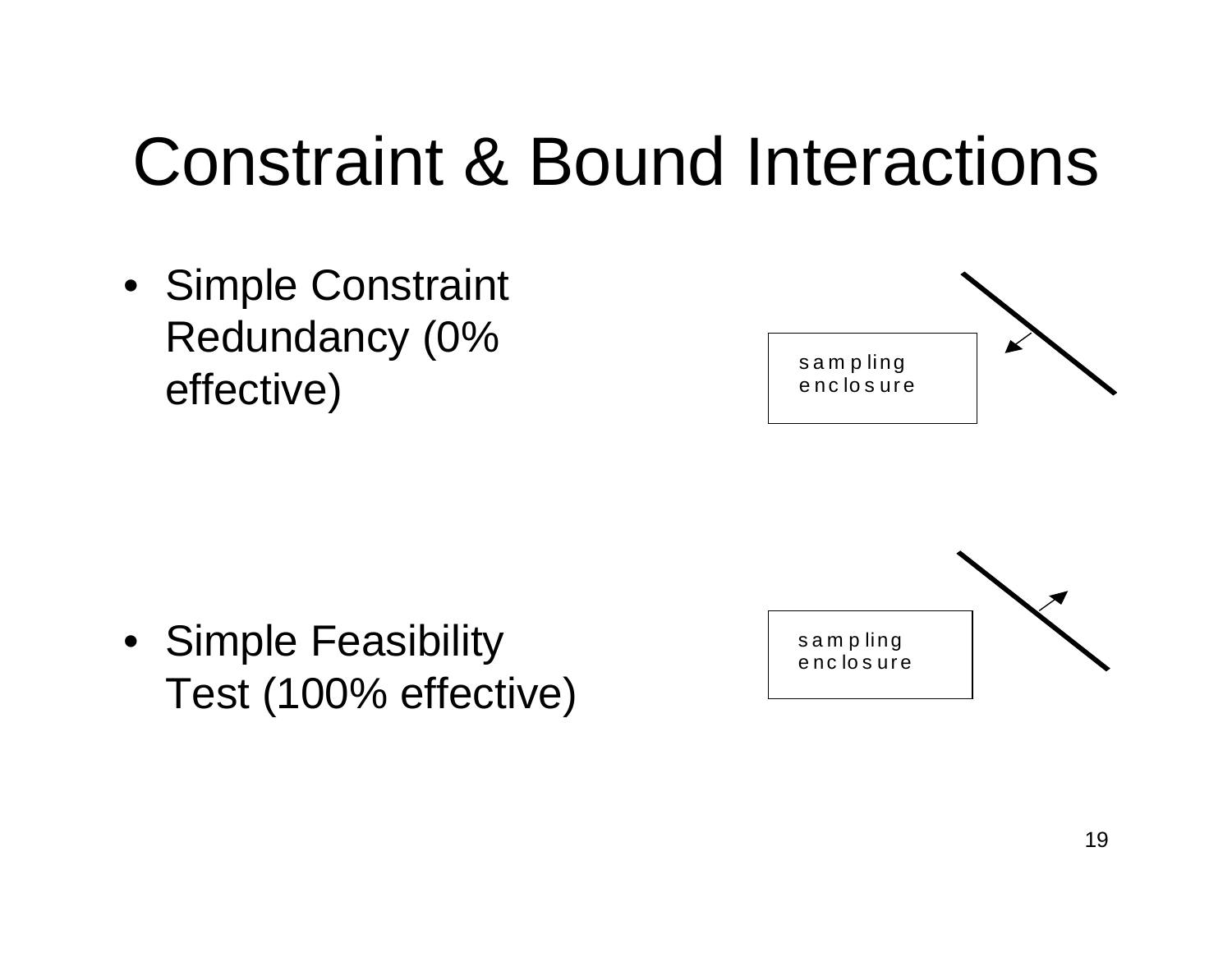# Region, Optimum Effects

• Constraint region effect



convexre g io n effe ct



nonconvexr eg io n effe c t

•Optimum effect



**M ax:** g l o bal opt possible **M** i**n** : local opt lik e ly

> M ax o r M in : l oca l opt lik e ly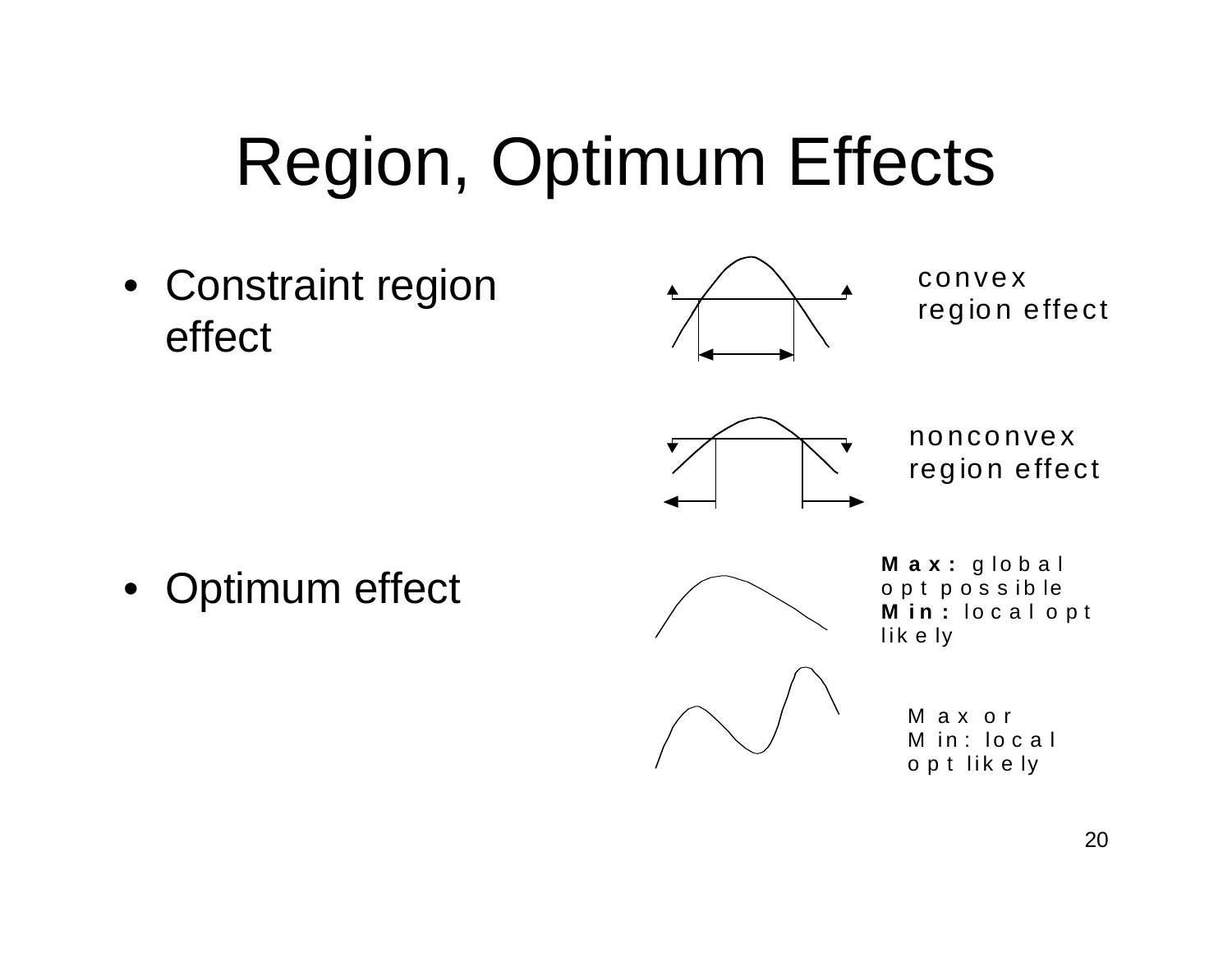## Other Info from Sampling

- •Function value statisticsand the state of the state – histogram, max, min, etc.
- Objective function best sampled value and point (not nec. feasible)
- variables min and max sampled values
- Line segment length –effect on conclusions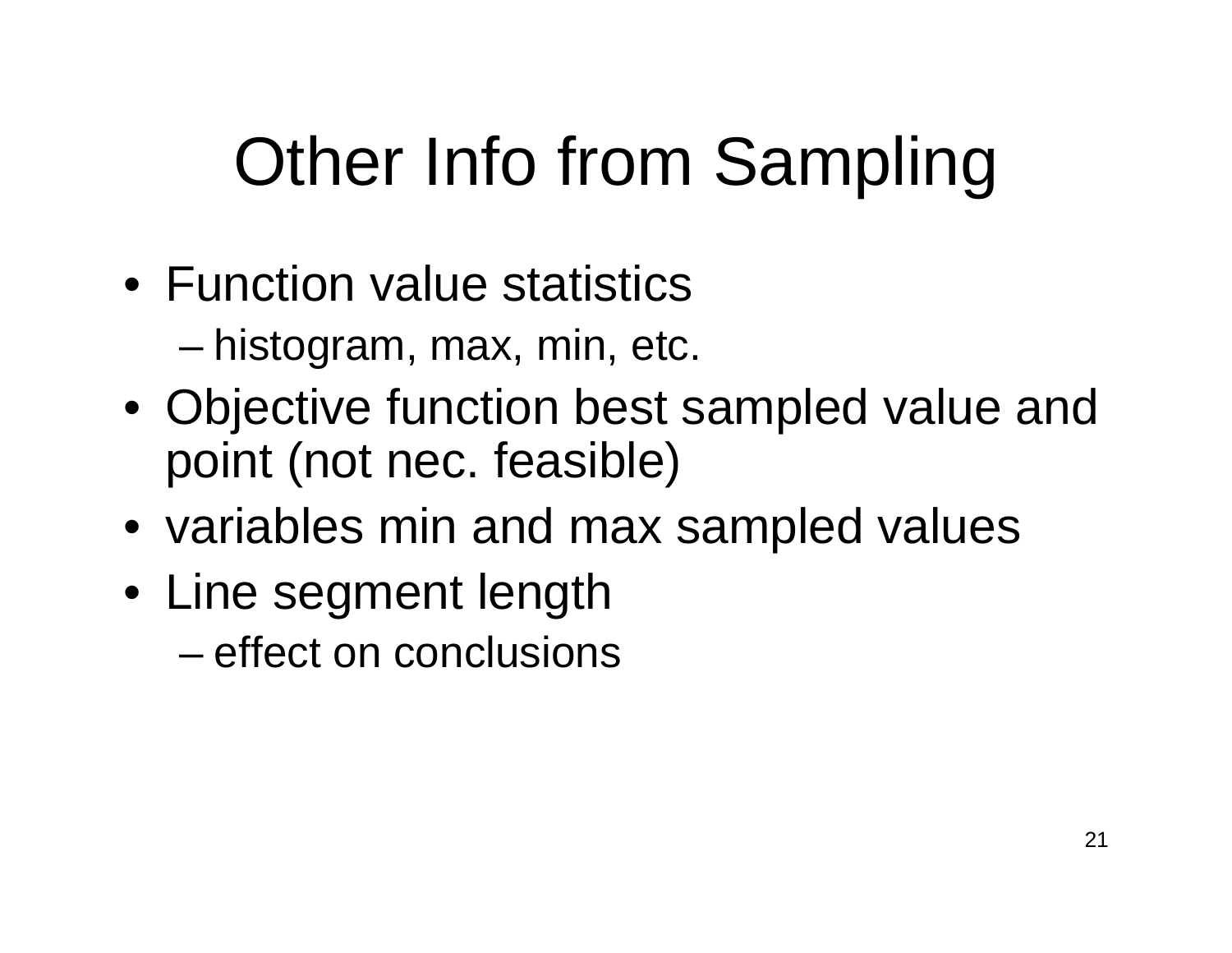### General Convex Enclosures

- • *Goal*: bound region of interest more tightly
- •Procedure:

 $\bullet$ 

- 1. analyze constraint region effects by box sampling
- 2. create tighter sampling enclosure using inequalities that have convex region effects and all variable bounds
- Sample via hit-and-run methods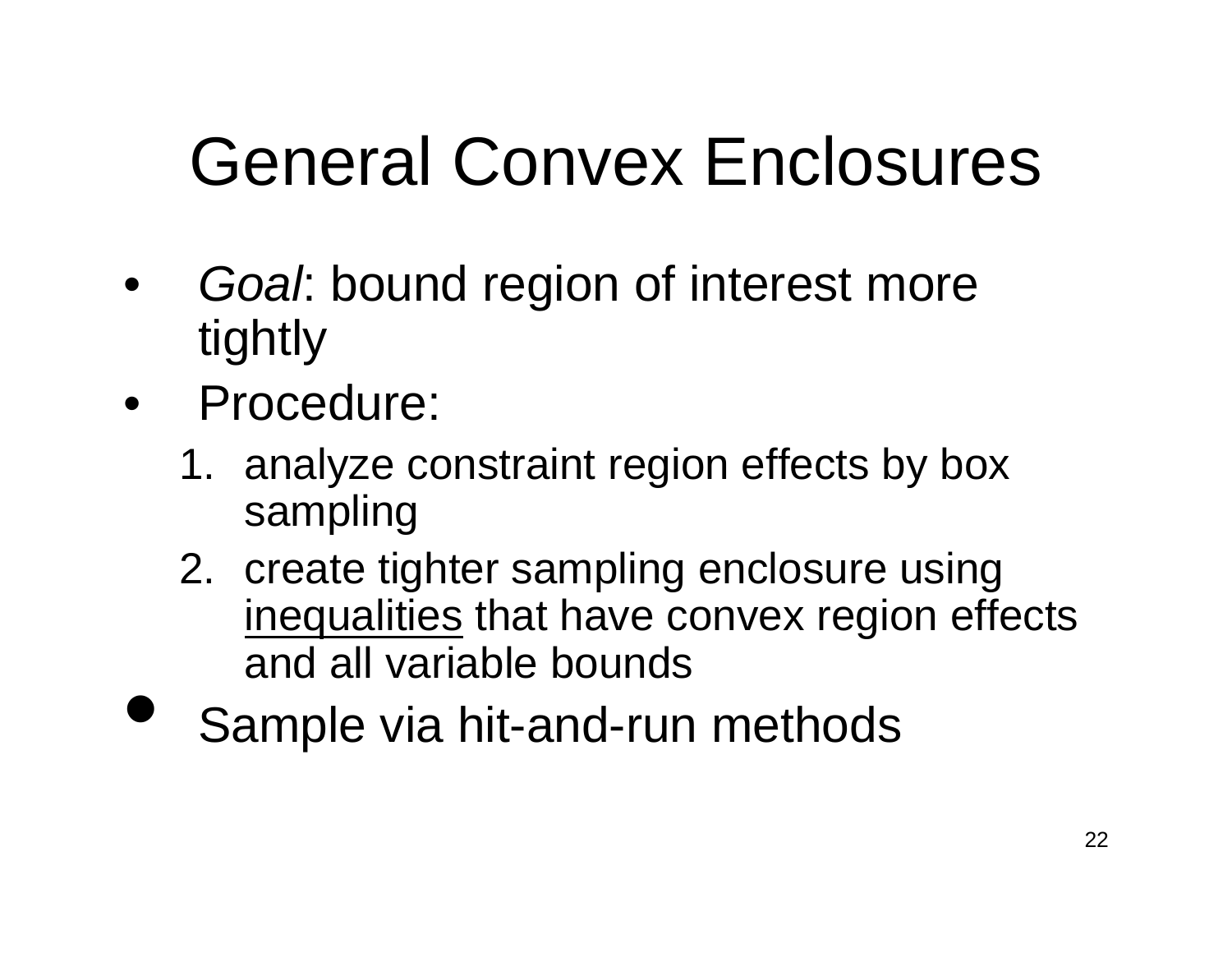### Hit-and-Run Sampling



- hit constraints are *necessary*; unhit constraints are *redundant* (relative to enclosure)
- estimate fraction of enclosure surface area
- non-enclosure constraints sampled as usual (shape, effectiveness, etc.)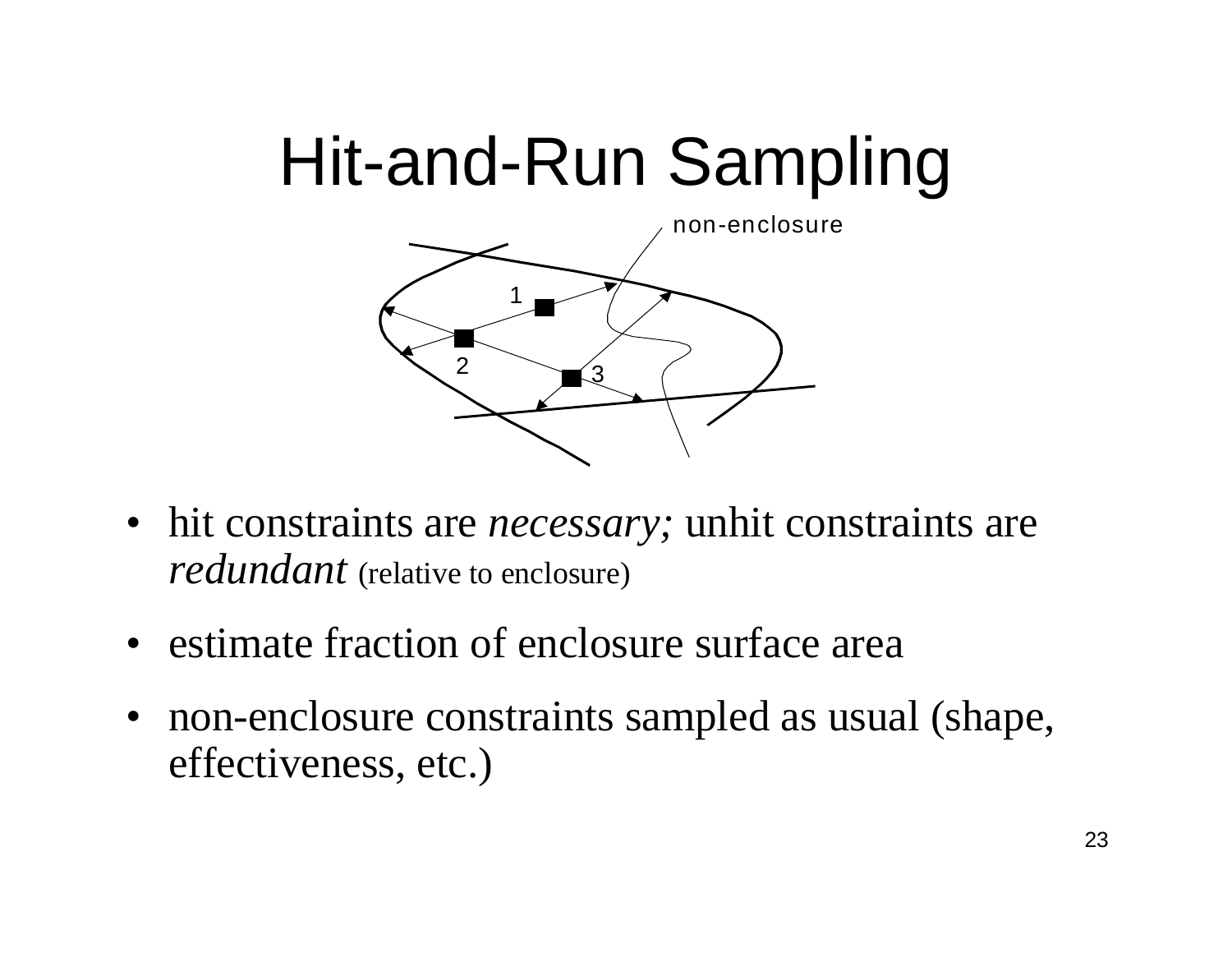### Function Profile

- •2 dimensional plot between 2 endpoints in nspace
- End-points selectable and configurable in multiple ways

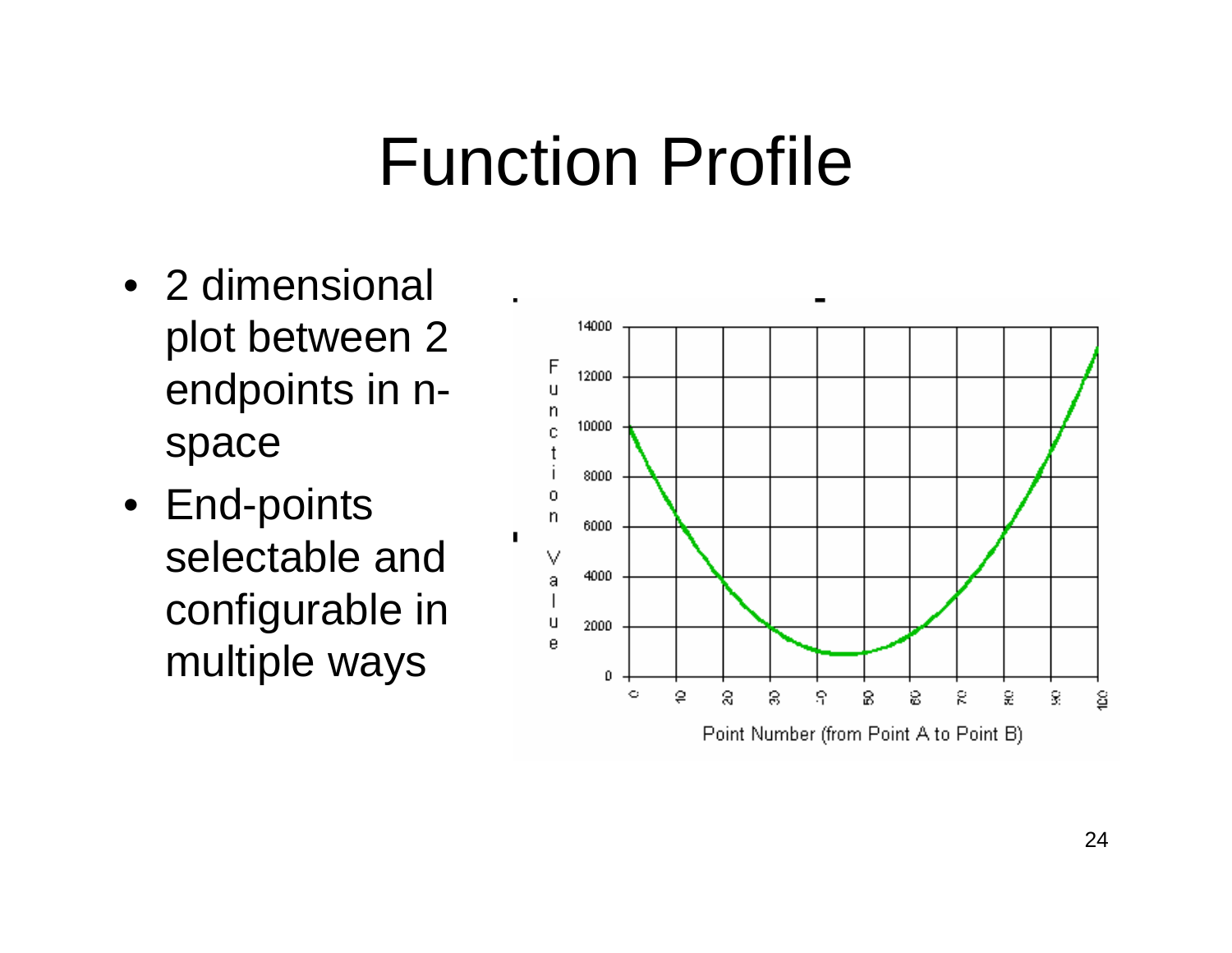### Objectives Workshop

- Similar to Constraints Workshop
- Shows best value obtained for objective during sampling (not necessarily feasible)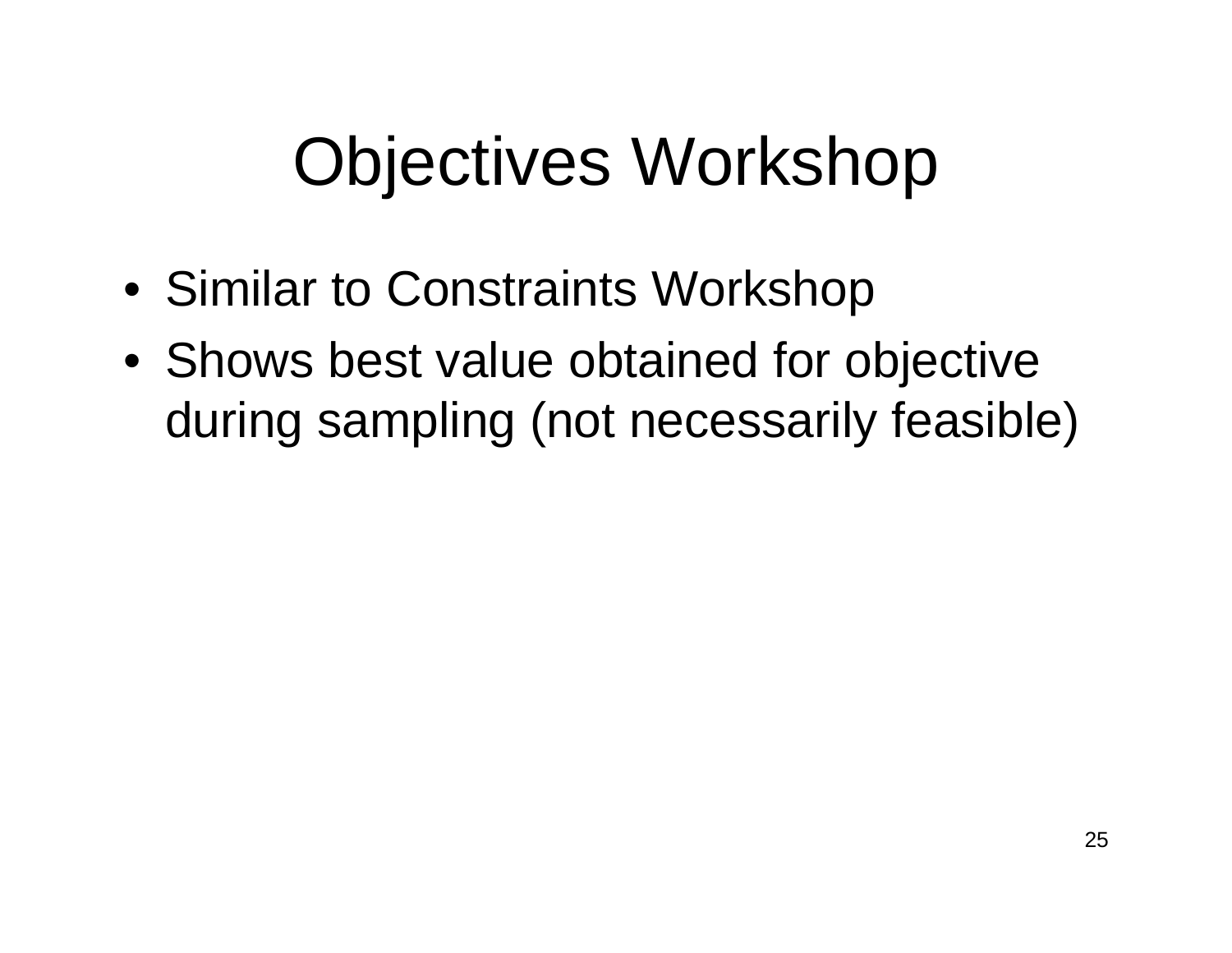# Constrained Region Workshop

- •Combines information about individual constraints into estimates about the constrained region:
	- and the state of the state Estimated shape (convex? nonconvex?)
	- and the state of the state – Estimated feasibility status
	- –– Estimated redundancy
- Lists constraints that contribute to each status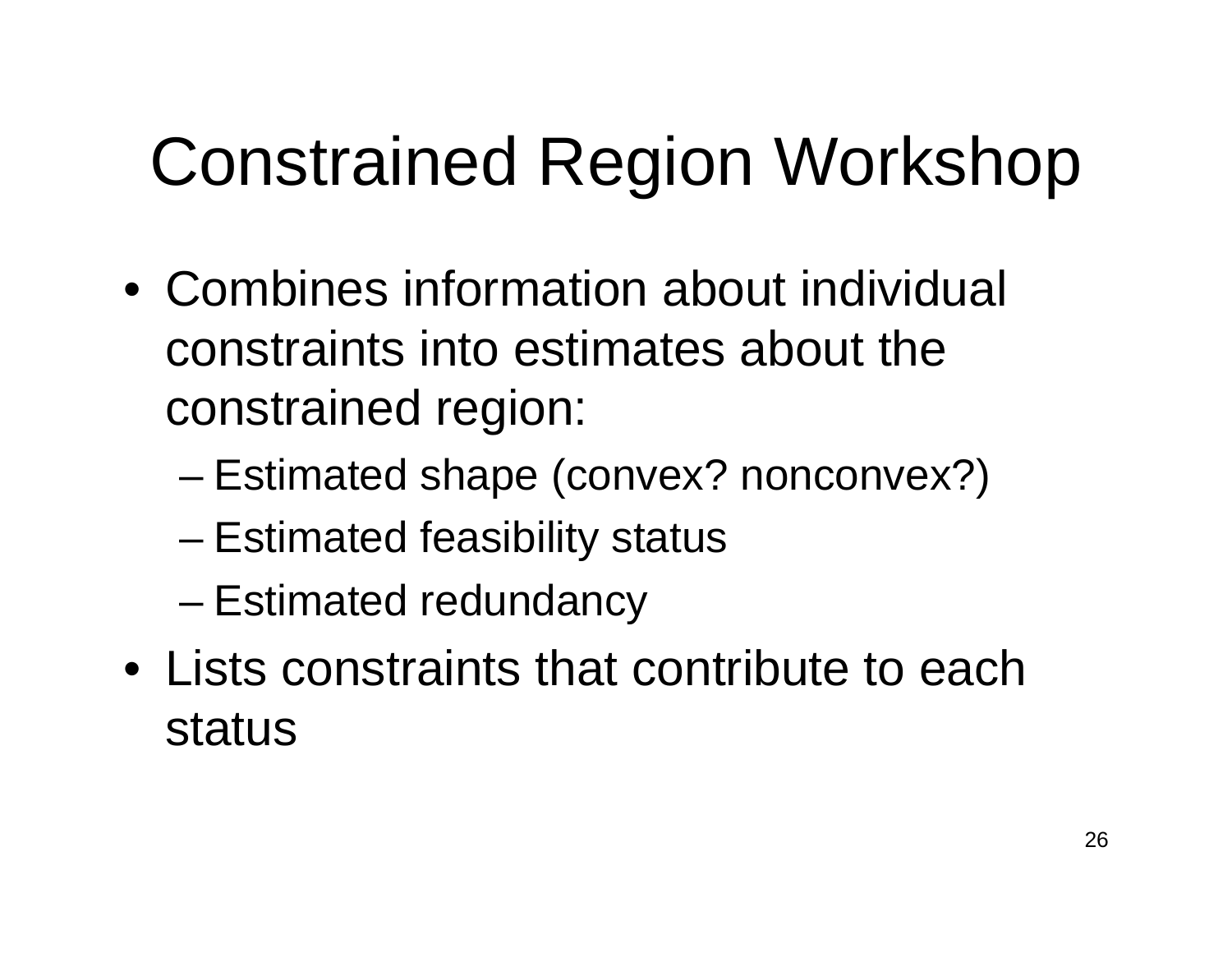## Points Workshop

Main Information

- Display interesting points:
	- At specific positions between variable bounds
	- Closest to feasibility
	- Best found and best found feasible for objectives
	- U s er-defined points
- Display information about a point
	- Distance from feasibility, violated constraints, etc.

Main Actions

- Random sample for interesting points
- Set small box around a point
- – $-$  Look at objective flatness around a point
- Read/write/make points (exchange with solver)
- Find a near-feasible point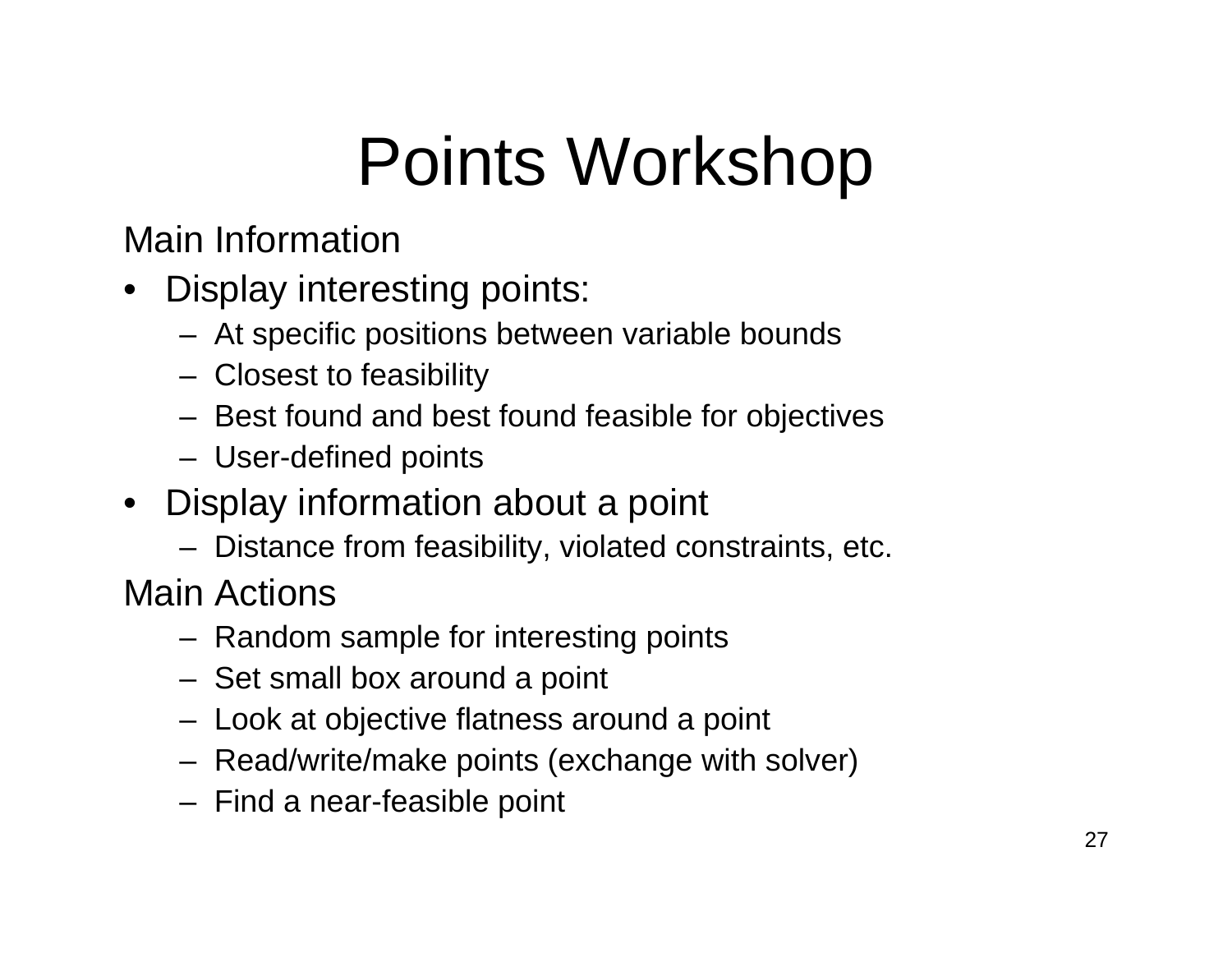### Small Box around a Point

- Create a small box by shrinking bounds to e.g. 10% of each current edge dimension
- Look at objective "flatness" in the box
	- –– Histogram of objective "slope" in the box.
	- and the state of the state Useful in determining why solver stops at a point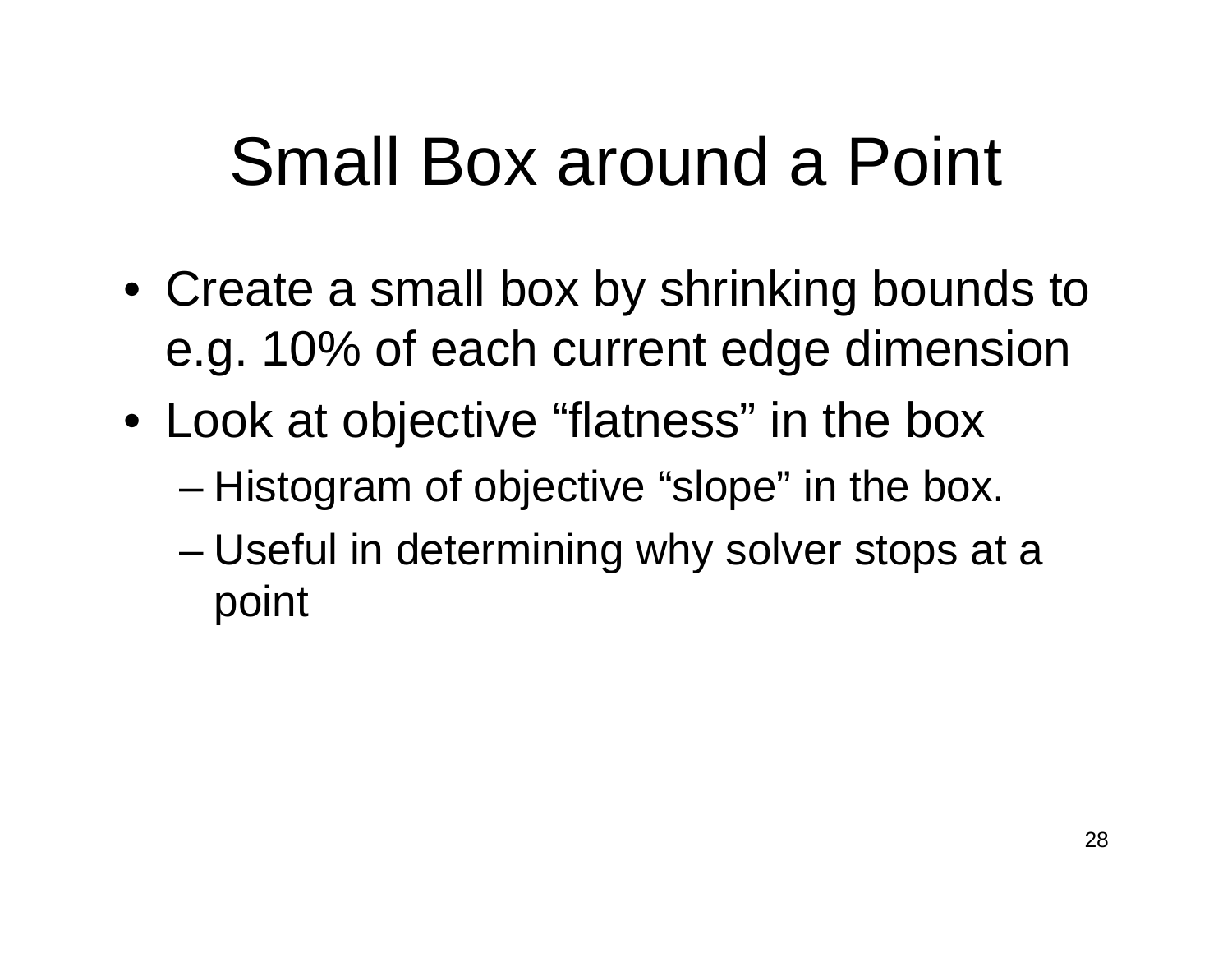### Find a Near-Feasible Point

- •Use Constraint Consensus method to find a feasible or near-feasible point
- Good initial point for solver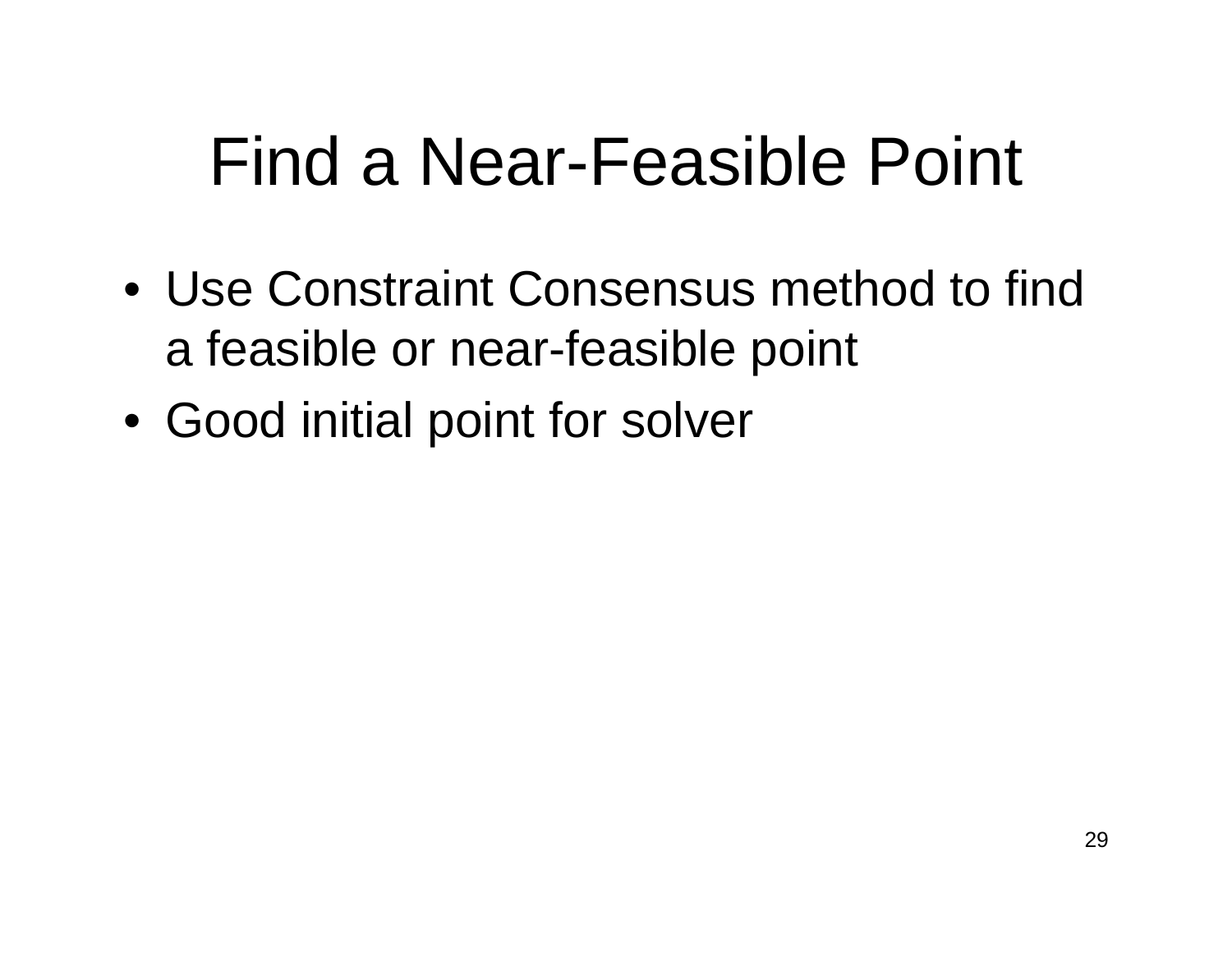### Other Features

- Trace file
	- –Simple text file capture of important results
- Help system
- Reads AMPL, GAMS, MPS format
- Exchange points with solver via simple text file format